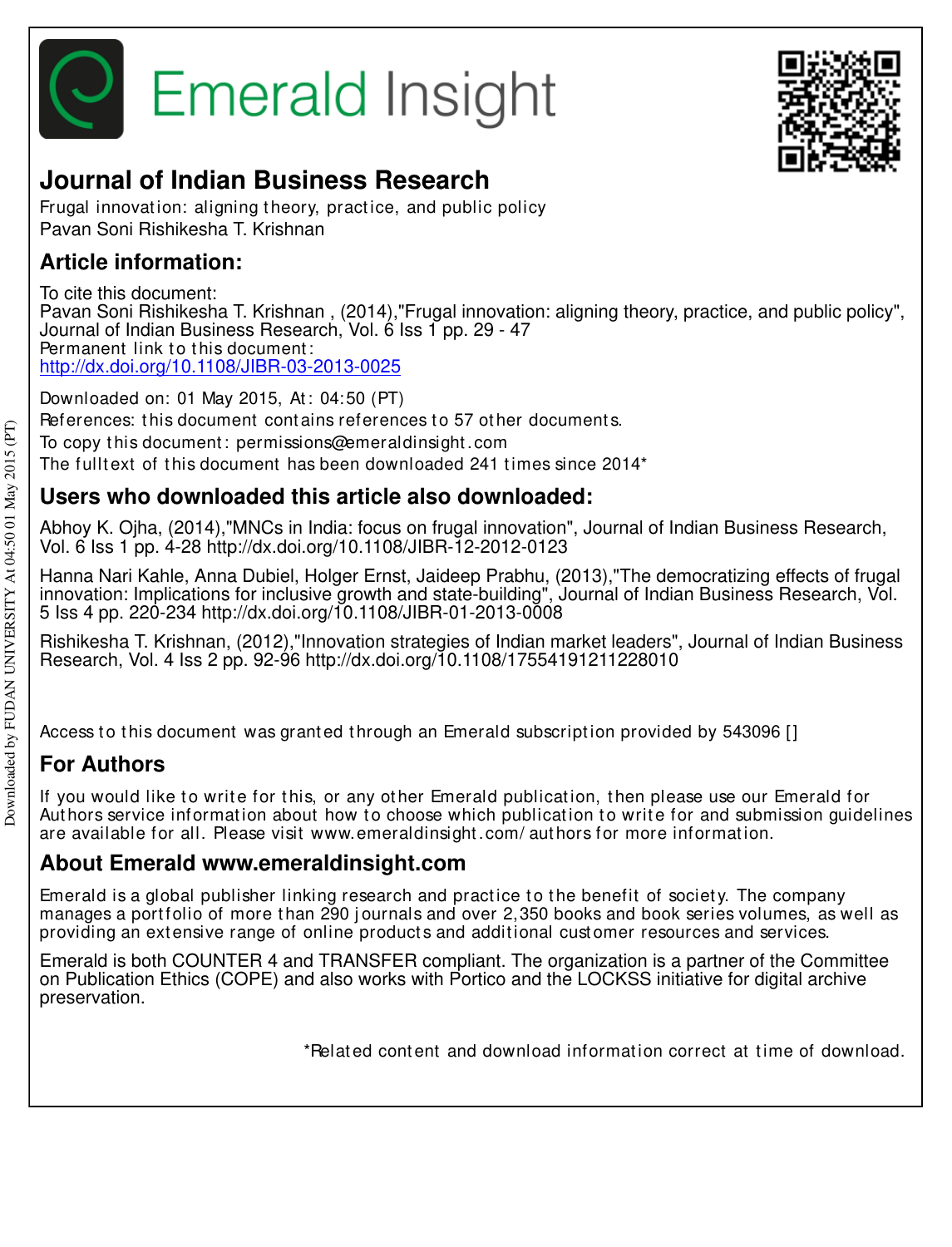

The current issue and full text archive of this journal is available at www.emeraldinsight.com/1755-4195.htm

# Frugal innovation: aligning theory, practice, and public policy

Pavan Soni

*Corporate Strategy and Policy, IIM Bangalore, Bangalore, India, and*

Rishikesha T. Krishnan *Corporate Strategy and Policy, IIM Indore, Indore, India*

#### Abstract

29

Received 19 March 2013 Revised 15 July 2013 Accepted 6 November 2013

Purpose – The paper aims to address two key gaps in the literature of frugal innovation. First, it disambiguates frugal innovations into its types, and into the various levels at which it happens. Second, it builds upon the theoretical foundations of resource-based view, new institutional economics, economics of location, and institutional theory to offer testable propositions on determinants of frugal innovations.

Design/methodology/approach – This is a conceptual paper. The authors first systematically reviewed the extant literature on frugal innovation and related domains and categorized the existing understanding on the domain into various typologies of frugal innovation. The authors then justified why certain key theoretical lenses are tenable to understand the determinants of frugal innovation and then examined the conditions that enable such innovations.

Findings – The paper has three key findings. First, frugal innovation comprises of a frugal mindset, a frugal process and a frugal outcome, which may be practiced distinctly. Second, frugal innovators are of three types: grassroots-level, domestic-enterprise level, and MNC-subsidiary level. Each has their distinctive incentives and styles of frugal innovation. Third, a frugal mindset is encouraged by a resource-scarce environments, weaker institutional intermediaries, and a higher tolerance for uncertainty. Frugal processes are espoused by poor property rights regime and a critical size of lead market; and frugal outcomes are influenced by the network-position of innovators, and the presence of critical lead-markets.

Research limitations/implications – The propositions are though testable, but proxies need to be developed to measure the variables, such as a frugal mindset, and a frugal process. Further, the current view on various types and levels of frugal innovation is that of mutual exclusivity, whereas this may not always be the case. Hence, it might be useful to identify contingencies in which these distinctions fade away.

Originality/value – The paper is valuable in two key aspects. First, it offers a much-needed theoretical underpinning to the phenomenon of frugal innovation, such that the phenomenon could be better understood and influenced. Second, it nuances the phenomenon by identifying distinct types of frugal innovators in terms of their motivation, institutional influences, and styles of innovation.

Keywords Innovation, Emerging economies, Resource-based view, Institutional theory, Economics of location, New institutional economics

Paper type Research paper

#### Introduction

Growing concerns over sustainability and increased consumerism, shrinking rewards from formal and elaborate innovation management processes, and the high growth rates of emerging markets with low-income consumers have induced firms and nations alike to review their innovation agendas (Radjou *et al.*, 2012; Carayannis, 2012). The view is shifting from that of large-scale funding and elaborate processes, to one of inclusivity, affordability and frugality (Kaplinsky, 2011; Govindarajan and



Journal of Indian Business Research Vol. 6 No. 1, 2014 pp. 29-47  $©$  Emerald Group Publishing Limited 1755-4195 DOI 10.1108/JIBR-03-2013-0025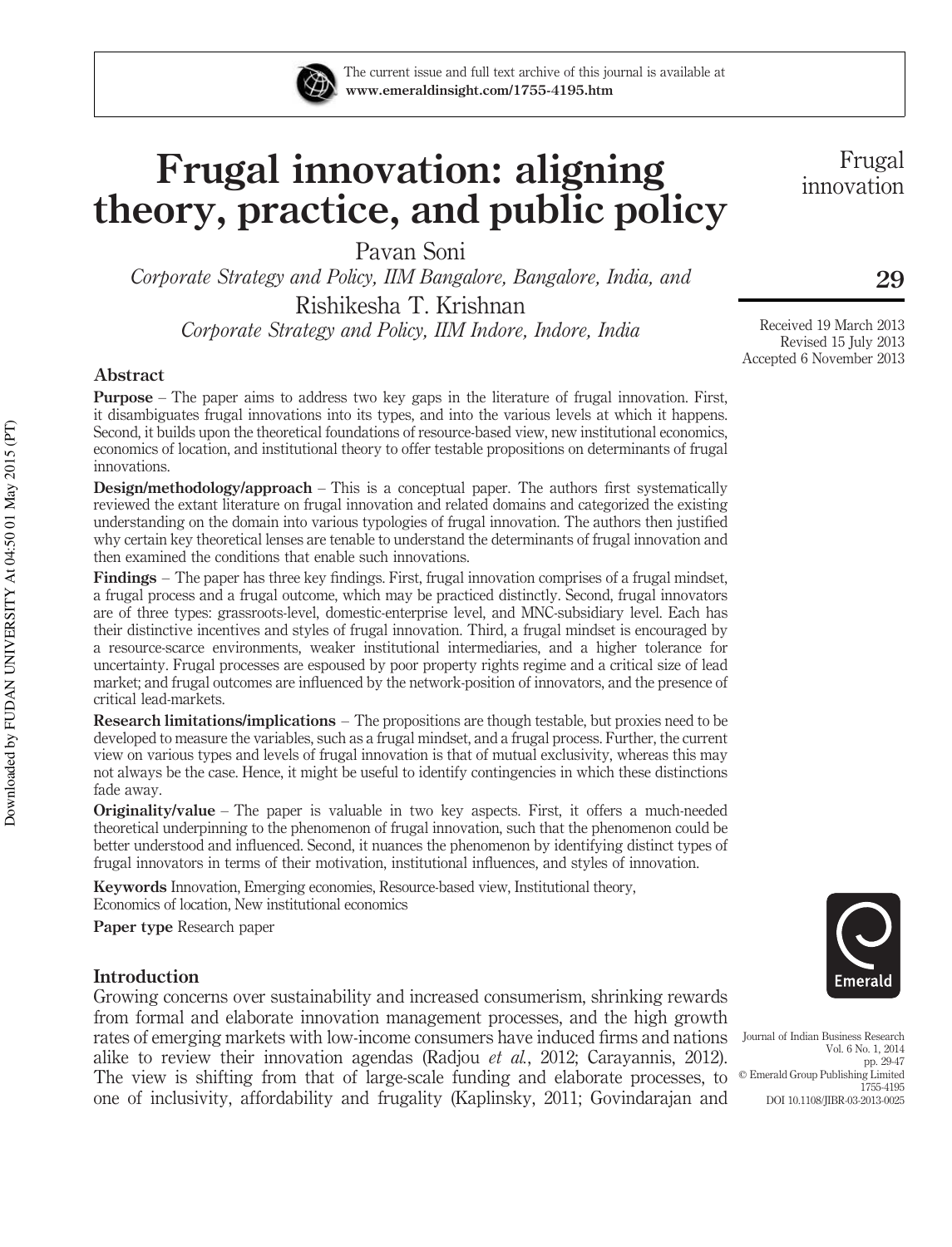Trimble, 2012; Prahalad and Mashelkar, 2010). Further, the field of management in general and strategic management in particular is setting its sight on emerging economies to offer insights on newer ways firms and individuals operating in resourcescarce environments carve sustainable competitive advantage (Hoskisson *et al.*, 2000). As a result, there has been a growing interest in studying approaches to innovation that use resources economically and result in products and services that offer "reasonably good performance at low price points" (*The Economist*, 2010). The process through which this is done is often referred to as "frugal engineering", and the outcome, which are generally low-cost, good-enough products or services, are known as "frugal innovations".

Frugal innovation is of particular interest to the emerging economies, as this is a means of meeting the needs of a large population with access to disproportionately low resources (Prahalad, 2005). As a result, in most of the emerging economies, there is a fresh thinking about approaches to innovation. Over the last few decades, developing countries tried to build national systems of innovation (Freeman, 1995; Krishnan, 2003) in the image of what existed in the developed world. Therefore, they focused on creation of formal institutional setups, including research and educational institutions, funds for promoting research and development, and innovation clusters. This corroborated the criticism made against the research on national innovation systems, technical change, and economics of innovation of largely ignoring the demand side of the equation, while paying much attention to supply side stimulus (Kaplinsky, 2011). The current interest in frugal innovation has only exacerbated the lack of congruence between national innovation systems and the desired outcomes (Krishnan, 2010). For instance, the Science, Technology, and Innovation Policy, 2013, released by Government of India in March 2013, does acknowledge that there is important innovation outside the formal R&D/innovation system, but it does not go far enough in embracing it for the future. In fact, the focus still remains on strengthening private participation in innovation activities, and hi-tech trade (Science, Technology and Innovation Policy, 2013). While there are organizations, such as National Innovation Foundation, and Honey Bee Network, in India that document frugal innovations, but still commercialization and proliferation of such innovations remain a challenge (Gupta, 2006).

There is thus a lack of alignment between the desired direction of innovation and government policies, particularly in emerging economies (Carayannis, 2012). This lack of alignment could stem from inadequate understanding of the phenomenon of frugal innovation, as it is difficult to influence something which is not well understood. This paper argues that this gap could be bridged by re-visiting the theoretical foundations of frugal innovation. A better appreciation of the theoretical foundations could not only help understand the antecedents and enablers of frugal innovation, but also inform policy makers on ways to influence such innovations at both the grassroots and firm levels. To illustrate the conceptual arguments, this paper considers examples of frugal innovations at various levels, mostly from India.

This conceptual paper is organized in four sections. The first section building upon the literature related to frugal innovation and allied disciplines, and disambiguates frugal innovations into its various types and levels. The second section offers explanations for the phenomenon of frugal innovations by building upon the theoretical foundations of resource-based view, economics of location, new institutional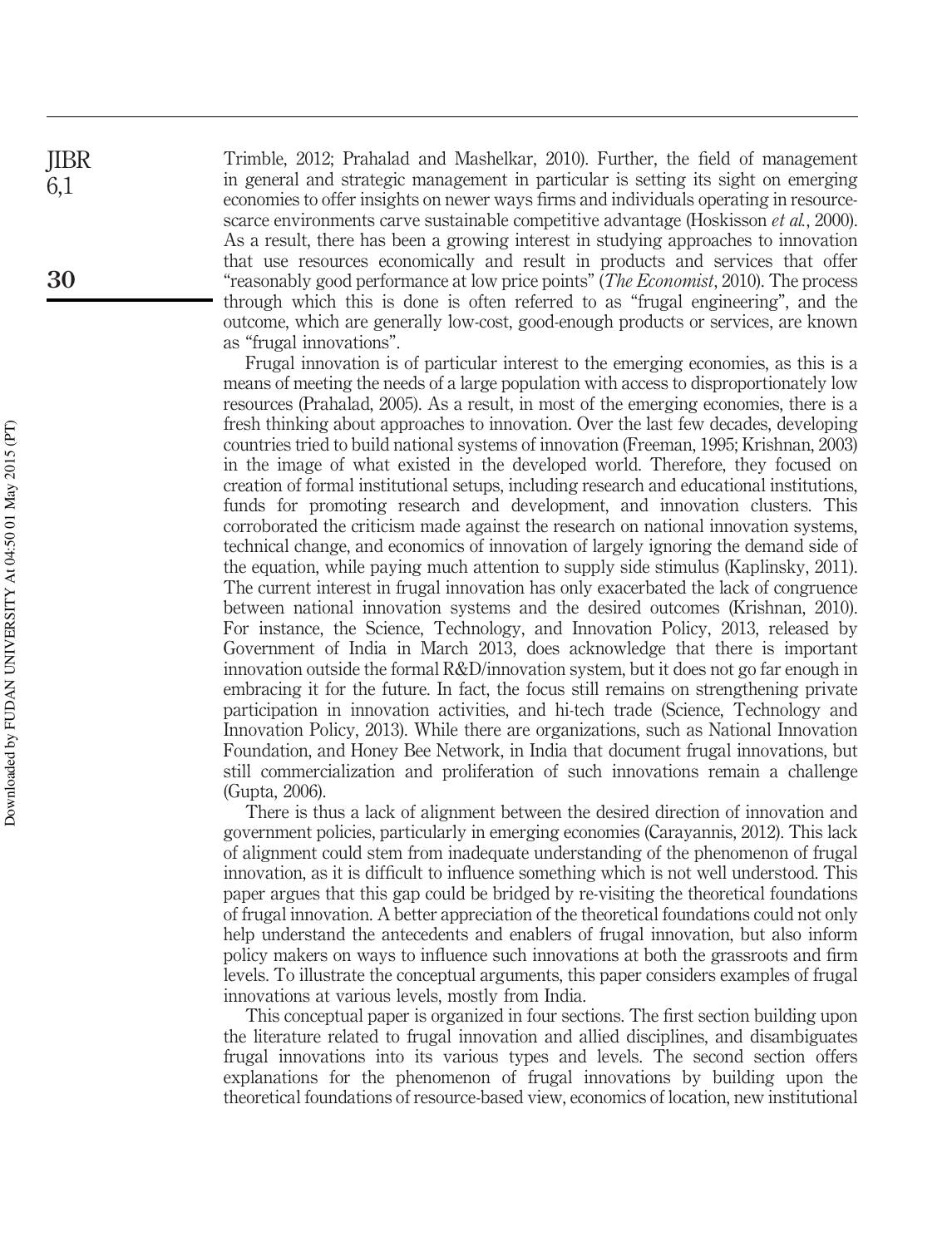economics, and institutional theory. The section also offers testable propositions on the determinants of innovation by building upon the said theoretical foundations. The third section offers policy level implications for emerging economies keen on shaping frugal innovations in a more concentrated manner. The final section summarizes the key takeaways from the conceptual work, and areas of further research.

#### Understanding frugal innovation

The word frugal draws its origin from the mid-sixteenth century Latin word – *frugalis*. The Oxford dictionary defines frugal as "sparing or economical as regards money or food". Frugality was a virtue of the ancient world when economic resources were deficient, and is equally relevant to most of today's emerging economies where similar conditions exist. Though the usage of the term "frugal innovation" is new, that is not so with the phenomenon. Henry Ford's assembly line, and Japanese lean processes are good examples of frugal innovations. The utilitarian vision of Henry Ford, coupled with an acute focus on cost minimization, waste reduction, and productivity resulted in substantial job creation and market development (Goddard, 2010; Sehgal *et al.*, 2010). Post-Second World War Japan was another success story of frugal thinking and frugal innovation in processes and products. Constrained by lack of natural resources, restricted international access, and limited space and funds, Japanese firms challenged some of the fundamental assumptions of manufacturing, and pioneered the well-known concepts of lean, just-in-time manufacturing, continuous improvement, miniaturization, and kaizen (Womack *et al.*, 1991).

The term "frugal engineering" was first used by the CEO of Nissan-Renault, Carlos Ghosn in 2006, while describing the engineering approach adopted by India's Tata Motors in developing the Nano (Sehgal *et al.*, 2010). A broader depiction of the phenomenon is sometimes called as "frugal innovation". *The Economist* (2010) identifies the virtue of frugal innovations as:

There is more to this than simply cutting costs to the bone. Frugal products need to be tough and easy to use [...] Frugal innovation is not just about redesigning products; it involves rethinking entire production processes and business models.

For the purpose of this paper, we use the following definition of frugal innovation – "meeting the desired objective with a good-enough, economical means".

Recently, there has seen a surge in interest in frugal innovation, as reflected by the host of publications on the subject, and cases depicting innovations in the emerging markets. Books and articles are replete with describing the success domestic firm and MNCs have experienced in bringing about "low-cost, good-enough" products and services for emerging markets, and in certain cases, developed markets (Prahalad, 2005; Munshi, 2009; Krishnan, 2010; Kumar and Puranam, 2011; Govindarajan and Trimble, 2012; Radjou *et al.*, 2012). But the work has mostly been anecdotal in nature, and has not delved sufficiently into the types of frugal innovations, and the levels thereof. This apart, the works has not been rigorous in explicating the underlying principles of frugal innovation, and hence the phenomenon lack predictability (Bhatti, 2012; George *et al.*, 2012).

Instead of looking at frugal innovation as a monolithic entity, we propose a typological view of the phenomenon. At the basic level, frugal innovation could be thought of as a "mindset", or a "way of life". At an activity level, it could be construed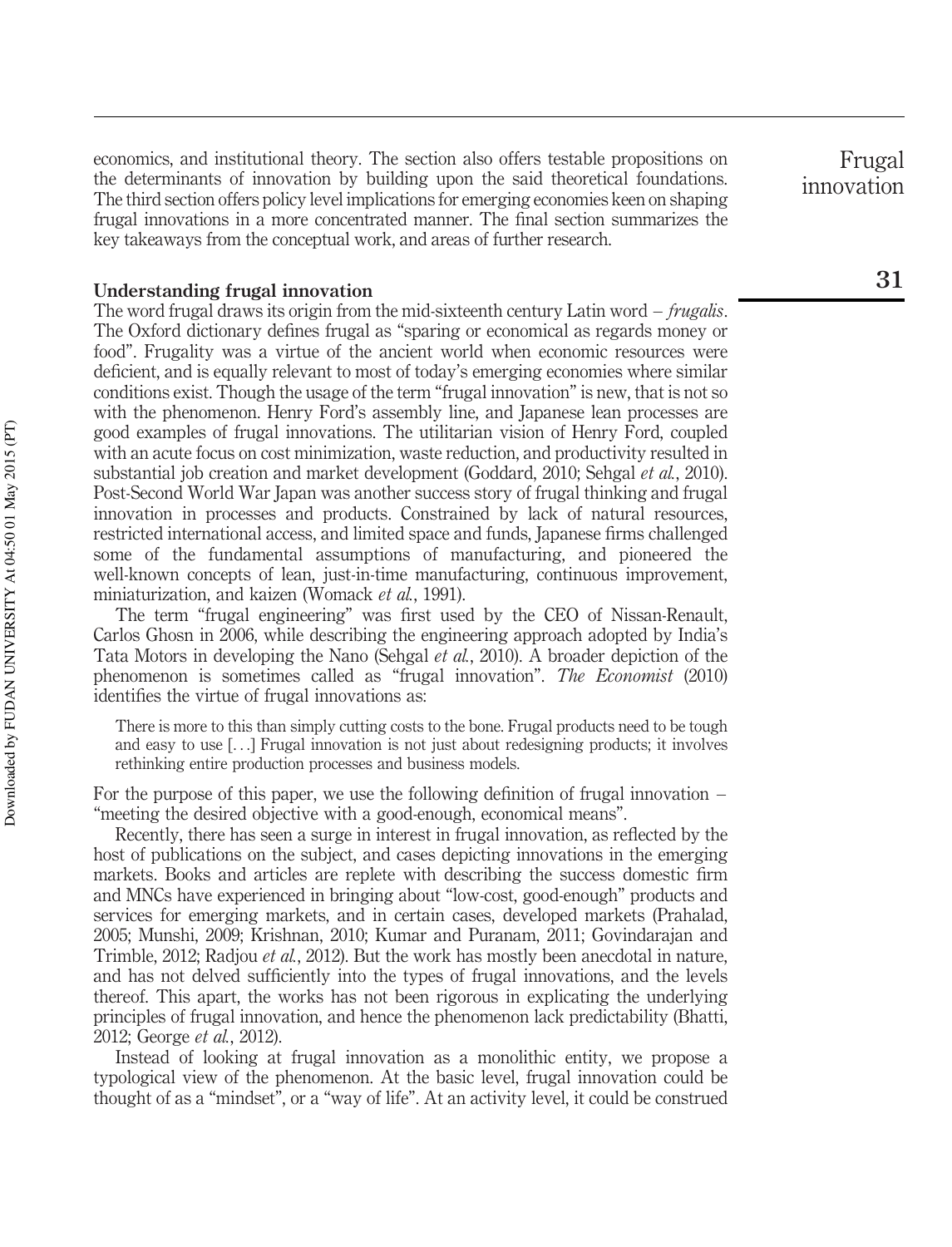as a "process" or a "workflow", and finally, the "outcome" could be manifested as a product or a service. To build these typologies, we draw upon the extant literature from fields that have referred to the phenomenon of frugal innovation, albeit using different terms.

Researchers have for long depicted the virtue of an "improvisational mindset" as a means of achieving the goals. Lévi-Strauss (1967) described the practice by adopting the word "bricolage", which literally means "to do with whatever is at hand". Baker and Nelson (2005) applied this notion to the nature of entrepreneurship and defined "bricolage entrepreneurs" as those who solve a problem or create an opportunity by applying combinations of the resources available. The combination of resources is akin to Schumpeter's (1934) definition of innovation, albeit the emphasis here is on resources "available" at hand, and not those which are "required" for an innovation. Again from an entrepreneurial perspective, Sarasvathy (2001) calls such an approach as effectuation, where the innovator or entrepreneur does not intend to predict the future, but instead manages the contingencies with the available resources. Not just entrepreneurs, even employees tend to improvise on the tasks given to them, and in turn create new routines, or new ways of doing things (Feldman and Pentland, 2003). Such an improvisational attitude at the grassroots level, prevalent in many parts of emerging economies, such as India, is often locally called as *jugaad* (Krishnan, 2010; Radjou *et al.*, 2012).

A broader perspective on mindset is offered by George *et al.* (2012), who call for adopting a more inclusive approach to innovation. One which is characteristics by reframing of constraints, bridging access, and enacting new business models. Prahalad and Mashelkar (2010) call such a mindset towards innovating as Gandhian, highlighting the virtues of affordability and accessibility, as against those of abundance. Hence, researchers share a perspective of frugality as a mindset, or a way of life, and not just as a product or a service. Further, such a mindset is not limited to entrepreneurs, or innovators, but is amicable for an individual too.

As a process of problem solving or creating a product, one of the well-known concepts is "lean manufacturing". Here, the emphasis is on creating value for the end-customers with minimal wasteful efforts (Womack *et al.*, 1991). The end product might not be frugal, but the process is focused on minimizing all non-value adding activities and waste. A similar concept applied to product design or engineering, is often referred to as "lean engineering" or "frugal engineering". Sehgal *et al.* (2010) identify frugal engineering as a clean-sheet approach to product development that aims at maximizing value for the customers while minimizing non-essential cost. In a similar vein, Kumar and Puranam (2011) identify the pillars of such an approach as robustness, portability, defeaturing, leapfrog technology, megascale production, and service ecosystems. Once again, we emphasize that a frugal approach or a frugal process may not always lead to a frugal outcome. For examples, continuous improvement or process reengineering initiatives would make the process lean, but the outcome might still be serving the high-end of the market, as in the case of a Toyota cars.

Frugal innovation as an outcome can take many shapes. An important form of a frugal outcome is an "appropriate technology". Schumacher (1973) defined such technologies as "a set of small-scale, labor-intensive technologies that are easy to operate and maintain, and have minimal harmful impact on the environment". Though this philosophy won some adherents in the developing countries, it did not diffuse

JIBR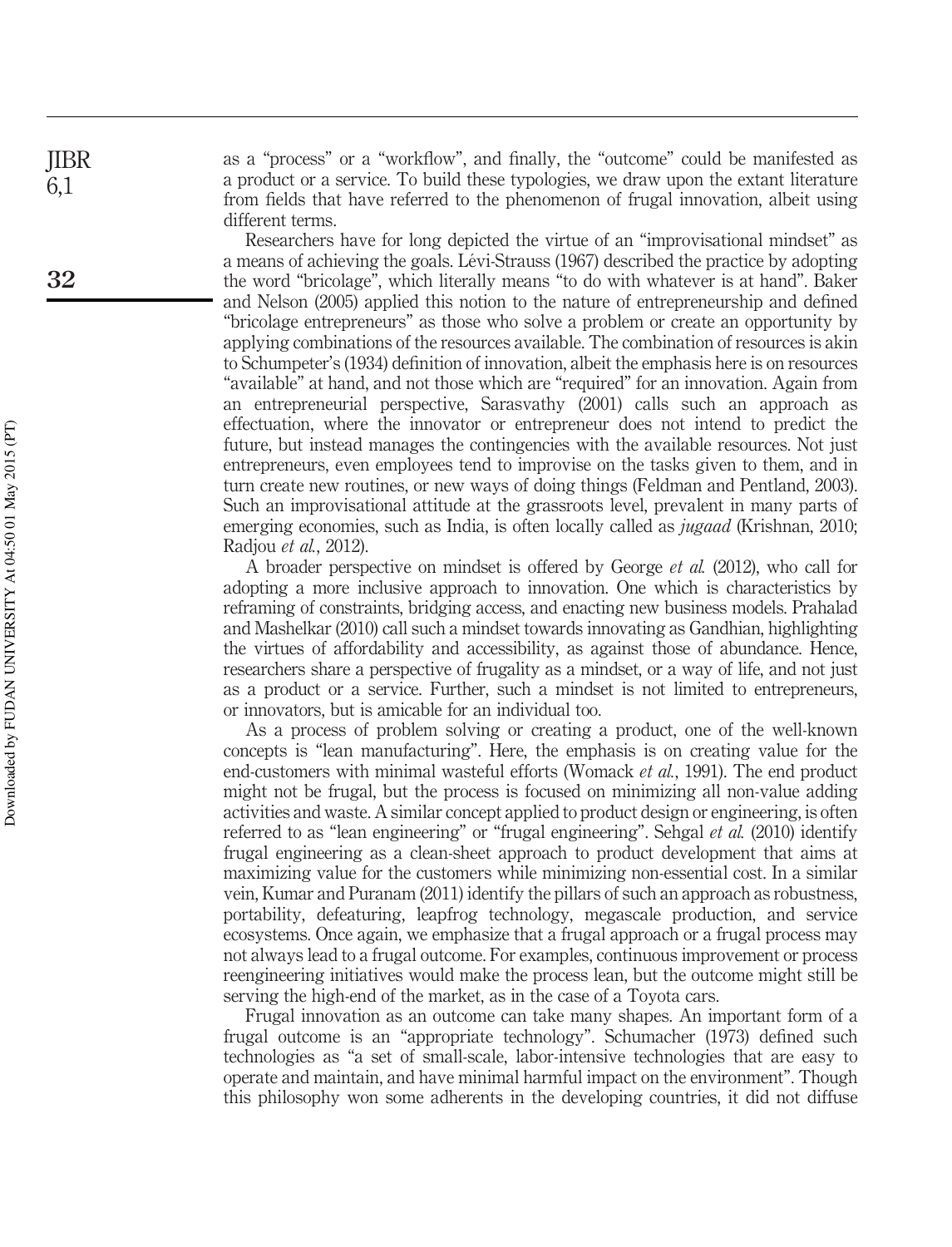widely because during the 1970s low-income countries lacked entrepreneurial abilities, technical capabilities, and effective local demand. However, with the proliferation of global value chains, diffusion of innovation capabilities in low-income countries, and very rapid growth of low-income consumers, the appropriate technologies are finding applications beyond the third-world economies (Kaplinsky, 2011). The appropriate technology, and the modern, capital-intensive technology should be deemed as complementary, rather than substitutes. Such technologies are amicable to addressing concerns of sustainable innovation and development in even developed economies (Akubue, 2000). One instance of appropriate technology in use in rural India is Husk Power System, a captive power generation project that uses local materials, to server local customers, and yet, has a scalability potential (Prasad, 2011).

Another important frugal outcome that often addresses a need in a simple, convenient, and affordable manner, as against the existing host of solutions, is disruptive innovation (Christensen, 1997). It must be observed that not disruptive innovations are frugal in nature, as they may build on a new technology trajectory, something that is not always accessible by producers and consumers in the emerging economies. For instance, *LifeStraw*, a straw that could instantly purify dirty water off bacteria and dirt, to up to 99.9 percent, comes from the technology expertise of the Swiss company Vestergaard Frandsen (Hoffman, 2011). While the product is affordable, it requires a very high investment in research and development, and technology expertise, supporting the argument that not all disruptive innovations are frugal innovations.

The outcomes could also be characterized by the markets that they primarily address. Prahalad (2005) highlighted the entire untapped market that lies at the bottom of the economic pyramid, which comprises of un-served or under-served customers, and how there is money to be made. The products addressing such markets have to be fundamentally very different. Further, Govindarajan and Trimble (2012) propose that some of these products developed by keeping in mind the consumers in the emerging market, might also find customers in the developed markets, a phenomenon they call "reverse innovation". Citing successful frugal innovations carried out by the likes of General Electric, Procter & Gamble, and Logitech, the authors present a case of why frugal innovation is not just a cause for emerging markets, but in fact has significant spillover effects in terms of new capability development and generating new revenue streams for large MNCs.

So we see that frugal innovation as a concept is being researched in various forms in the extant literature including that of developmental economics (Schumacher, 1973), product and process engineering (Womack *et al.*, 1991; Sehgal *et al.*, 2010; Kumar and Puranam, 2011), sustainability (Prahalad and Mashelkar, 2010; George *et al.*, 2012), business strategy (Prahalad, 2005; 2006; Govindarajan and Trimble, 2012), and attitude and mindset (Krishnan, 2010; Radjou *et al.*, 2012; Baker and Nelson, 2005; Lévi-Strauss, 1967; Sarasvathy, 2001; Feldman and Pentland, 2003).

Table I summarizes the concepts that depict frugal innovation and the categorization that we propose in the paper. It must however be observed that the various conceptualizations identified here are not synonymous with each other, as the thrust for each one varies, but the intent is to highlight that "frugality", as a concept, has existed in various disciplines for a long time.

While frugal innovations involve some combination of frugal mindset, a frugal process, and a frugal outcome, these are three different avenues where frugality could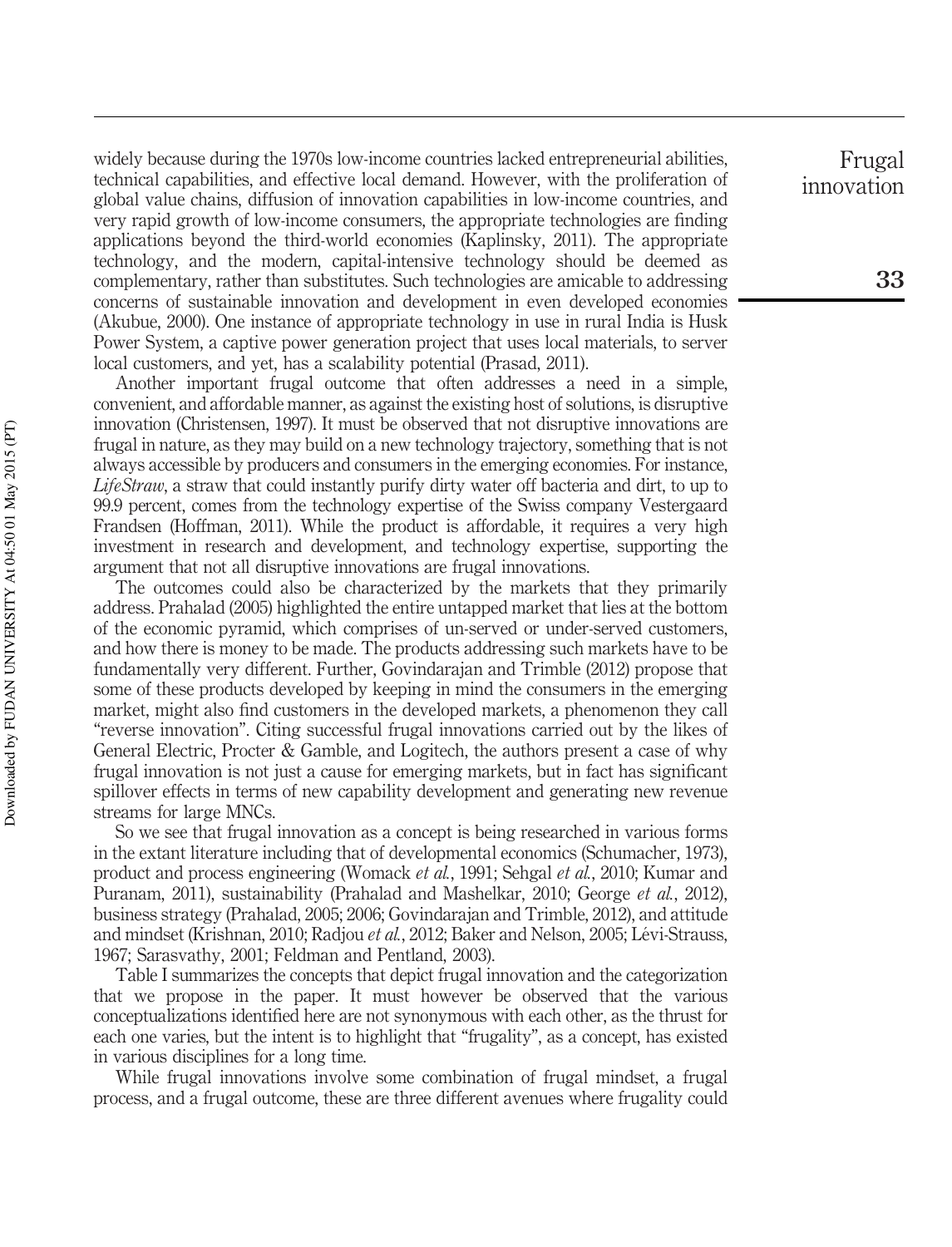| <b>JIBR</b>                                                                   |                                |                                    |                                                                                                                                                                                              |                                          |
|-------------------------------------------------------------------------------|--------------------------------|------------------------------------|----------------------------------------------------------------------------------------------------------------------------------------------------------------------------------------------|------------------------------------------|
| 6,1                                                                           | Nature of frugal<br>innovation | Terms                              | Definition                                                                                                                                                                                   | Key contributors                         |
|                                                                               | Mindset                        | Jugaad                             | An innovative fix; an improvised<br>solution born from ingenuity and<br>cleverness                                                                                                           | Krishnan (2010),<br>Radiou et al. (2012) |
| 34                                                                            |                                | <b>Bricolage</b>                   | Applying combinations of the<br>resources at hand to new problems                                                                                                                            | Lévi-Strauss(1967),<br>Baker and Nelson  |
|                                                                               |                                | Effectuation                       | and opportunities<br>Identification of ends with the means<br>given while being focused on<br>affordable losses, and exploiting the<br>contingencies                                         | (2005)<br>Sarasvathy (2001)              |
|                                                                               |                                | Improvisation                      | Agents create new routines by<br>improvising on the existing ones while (2003)<br>performing those                                                                                           | Feldman and Pentland                     |
|                                                                               |                                | Gandhian<br>innovation             | Innovation driven by affordability and Prahalad and<br>sustainability, than by premium<br>pricing and abundance approach                                                                     | Mashelkar (2010)                         |
|                                                                               |                                | Inclusive<br>innovation            | Development and implementation of<br>new ideas which aspire to create<br>opportunities that enhance social and<br>economic wellbeing for<br>disenfranchised members of society               | George et al. (2012)                     |
|                                                                               | Process                        | Frugal<br>engineering              | A clean-sheet approach to product<br>development that aims at maximizing Radjou <i>et al.</i> (2012)<br>value for the customers while<br>minimizing non-essential cost                       | Sehgal et al. (2010),                    |
|                                                                               |                                |                                    | The six pillars of frugal engineering<br>as: robustness, portability,<br>defeaturing, leapfrog technology,<br>megascale production, and service<br>ecosystems                                | Kumar and Puranam<br>(2011)              |
|                                                                               |                                | Lean                               | Creation of value for the end-customer Womack et al. (1991)<br>with minimal wasteful efforts                                                                                                 |                                          |
|                                                                               | Outcome                        | Appropriate<br>technology          | Technological choice and applications Schumacher (1973),<br>that are people-centered, small-scale,<br>labor-intensive, energy-efficient,<br>environmentally sound, and locally<br>controlled | Kaplinsky (2011)                         |
|                                                                               |                                | Disruptive<br>innovation           | Products and services that address the Christensen (1997)<br>non-customers while offering<br>simplicity, affordability and limited<br>features                                               |                                          |
|                                                                               |                                | Bottom of<br>pyramid<br>innovation | Products and services that address<br>the underserved or un-served<br>markets at the low-end of the economic<br>system                                                                       | Prahalad (2005, 2006)                    |
| Table I.<br>Summarization of key<br>concepts that depict<br>frugal innovation |                                | Reverse<br>innovation              | Products designed primarily for<br>developing markets, and finding<br>customers in developed markets                                                                                         | Govindarajan and<br>Trimble (2012)       |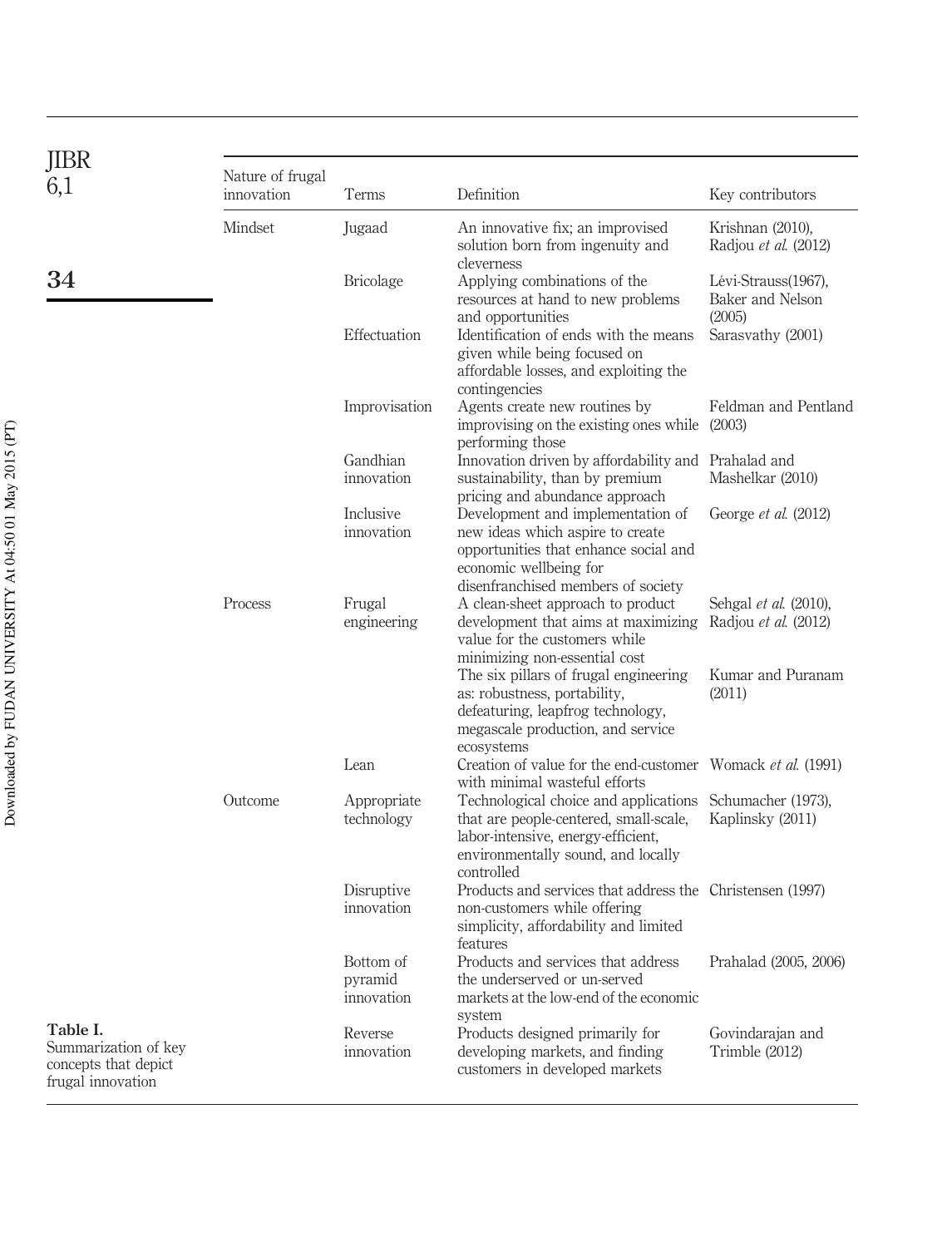be exhibited. For instance, a rural housewife who prudently manages her budget to buy groceries for her family is exhibiting a frugal mindset; a carpenter who has very limited tools may exercise a frugal process in making beautiful furniture; and an innovator of scooter-mounted-flourmill has actually created a frugal offering.

Another shortcoming with the extant research on frugal innovation is that not sufficient attention is paid to the various levels at which frugal innovation happens and the various agents involved in it. For instance, improvisation by a farmer in sowing the field is very different from creating a new product addressing a market, to creating a leaner and faster way of performing a cataract operation. Apart from explicating frugal innovation into a mindset, process, and an outcome, there are three-distinct entities which are involved in the act. The three types of frugal innovators operate at the levels of grassroots, domestic-enterprises, and MNC-subsidiaries.

Grassroots-level frugal innovators are individuals or a group of people who attempt to solve a given problem adopting locally available ingenuity, and in doing so creates a novel solution. A scooter-powered flour-mill, a terracotta-based refrigerator, and motorcycle-based tractor, are some instances of innovations emerged from people at the grassroots level. In India, the National Innovation Foundation, and SRISTI Library Database offer a repository of ingenious solutions and innovations culled out from the grassroots-level across India (Gupta, 2006). Most of these innovations happen with very limited support from the formal institutions, and hence while such solutions are adept at addressing the local problem reasonably well, they often fail to scale up (Krishnan, 2010).

On the other hand, there are several domestic firms which have reconfigured their processes and business models to address the fledging domestic market mostly located at the base of economic pyramid. We call them as domestic-corporate frugal innovators. Whether it be the affordable, yet world-class healthcare provided by Narayana Hrudayalaya, and Aravind Eye Care Hospital, or the solar lamps designed by SELCO, and affordable power generated from husk, on offer by Husk Power Systems, what is common across all such endeavors is intent of addressing a social cause in a profitable manner by adopting process and business model innovations (Prahalad, 2006; Jayashankar, 2012; Prasad, 2011). Most entrepreneurs that start such ventures do not intend to solve their own problems, unlike the case with grassroots-level frugal innovations, but instead find a business opportunity to be frugal while meeting the needs of a large market (Munshi, 2009).

The last category includes the MNC-subsidiary frugal innovators. The large domestic market, coupled with cheap and good quality talent available in India and China has attracted several MNCs, such as General Electric, Unilever, Phillips, and Harman, to set up their R&D units. The low-cost ultrasound and ECG scanner by General Electric, or water purifier by Unilever (Govindarajan and Trimble, 2012) are instances of MNC subsidiaries approaching the local markets with a new mindset of product innovations. In many cases, the MNCs have to forego their tried and tested approaches to managing innovation in favor of more parsimonious approach characterized by low-cost experiments, and improvisations (Radjou *et al.*, 2012).

Successful frugal innovations are more than products or services. Instead they entail exploring new business models, redefining the meaning of value-for-money, aiming for radically new cost targets, taking a clean-slate approach, and honing an attitude of parsimony (Prahalad and Mashelkar, 2010; George *et al.*, 2012; Sehgal *et al.*, 2010;

Frugal innovation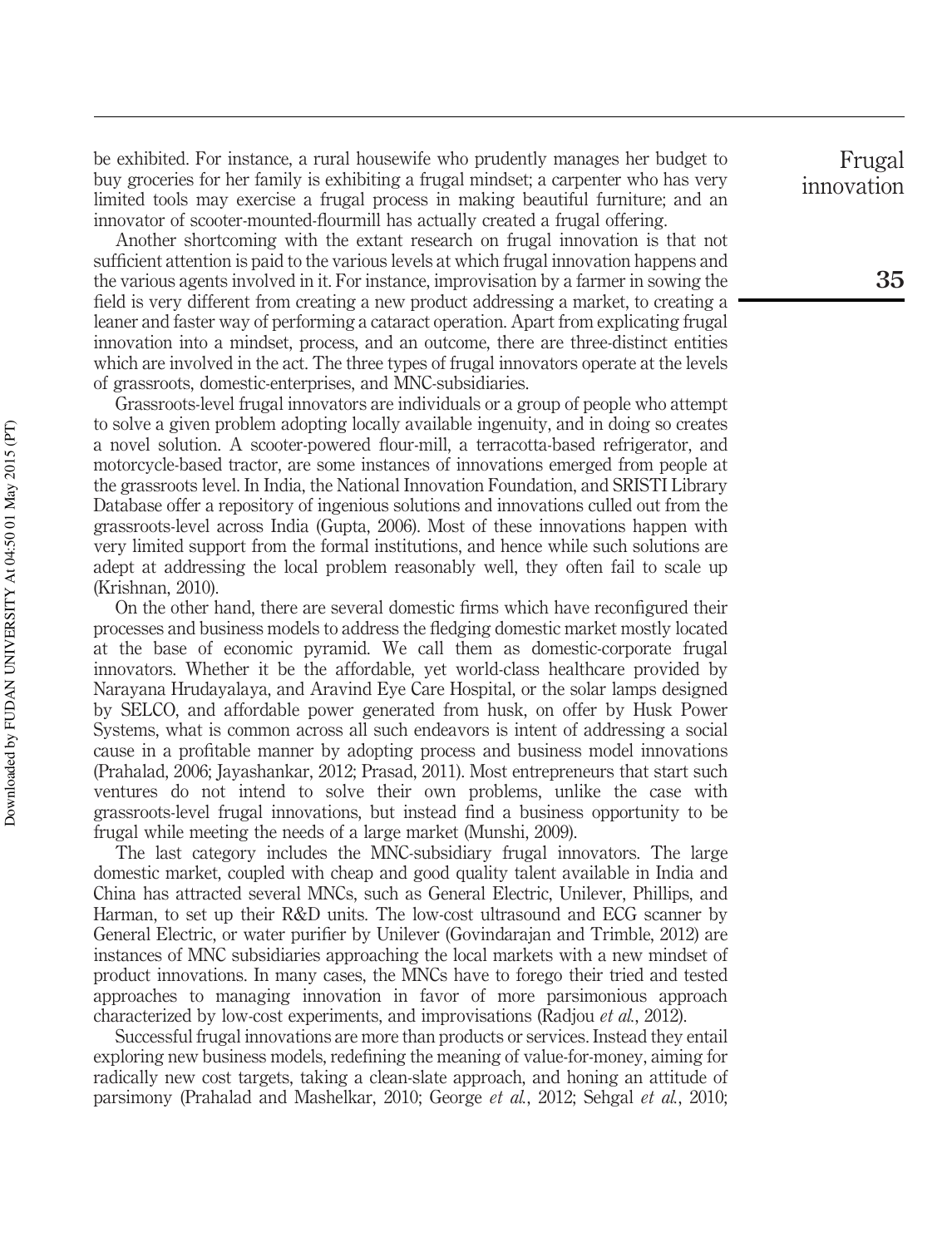Radjou *et al.*, 2012). Anderson and Markides (2007) identify the creation of frugal innovation as the creation of new "who", new "what", and new "how". They deem that innovation in emerging markets do not look at creating new customers, but instead serving the underserved; this is achieved by increasing affordability and acceptability of products through dramatic improvements in price-performance ratios; and by ensuring availability through generating awareness and by adopting unconventional means of market reach. In essence, the innovation is as much about the product, as is about the form and means in which the offering reaches to the hitherto underserved customers.

Influencing frugal innovation could happen at a mindset level, by interventions such as providing training programs, sharing best practices, or shaping appropriate behaviors. The interventions could also be at a process level by exercising lean principles for product design, or process reengineering; and finally at the outcome level, which might involve new business models and new offerings to the market (George *et al.*, 2012). Similarly, an understanding of the types of innovators (grassroots-level, domestic-enterprise level, or MNC-subsidiary level) would help enhance understanding of appropriate policies that would encourage frugal innovations at the desired level.

The next section attempts to offer theoretical explanations to the phenomenon of frugal innovations, and identifies the conditions which shape frugal innovations.

#### Determinants of frugal innovations

As stated earlier, one of the significant gaps in the literature on frugal innovation is that there is lacking sufficient explanations of the conditions which favor or demand frugal innovations. The intent in this section is to look at the extant theoretical foundations that best help us understand the basis of frugal innovations and offer predictability to the phenomenon. The first task is to identify the theories that are tenable to explain the phenomenon, and then offer some testable propositions on how various types of frugal innovations (mindset, process, and outcome) can be influenced for the types of innovators (grassroots-level, domestic-enterprise, and MNC-subsidiary).

Researchers have proposed some of the theoretical foundations that can offer help in studying strategic management and innovation management at both systems and firm level in the emerging economies context. Hoskisson *et al.* (2000) deem that transaction cost economics, institutional theory, and resource-based view, can offer interest insights on the strategy formation process for firms operating in low-income, rapidly growing economies. From an innovation systems perspective, Carayannis (2012) highlight the need to understand the causes that lead to infrastructural, capabilities, and institutional failure. Such a discourse again falls under the dominant theoretical foundations of new institutional economics, and resources-based view of the firm. Further, George *et al.* (2012, p. 5) propose to explore the phenomenon of inclusive innovation by looking at the theoretical lenses of:

[...] resource assembly, deployment, and development; 2) social and organizational networks; 3) governance and agency; 4) transaction cost and organizational economics; 5) competition and strategy; 6) stakeholder engagement and property rights; and 7) adoption of innovation.

Taking a more parsimonious approach in adopting the theoretical lenses, the paper zeroes down to the following four: resource-based view (including capabilities),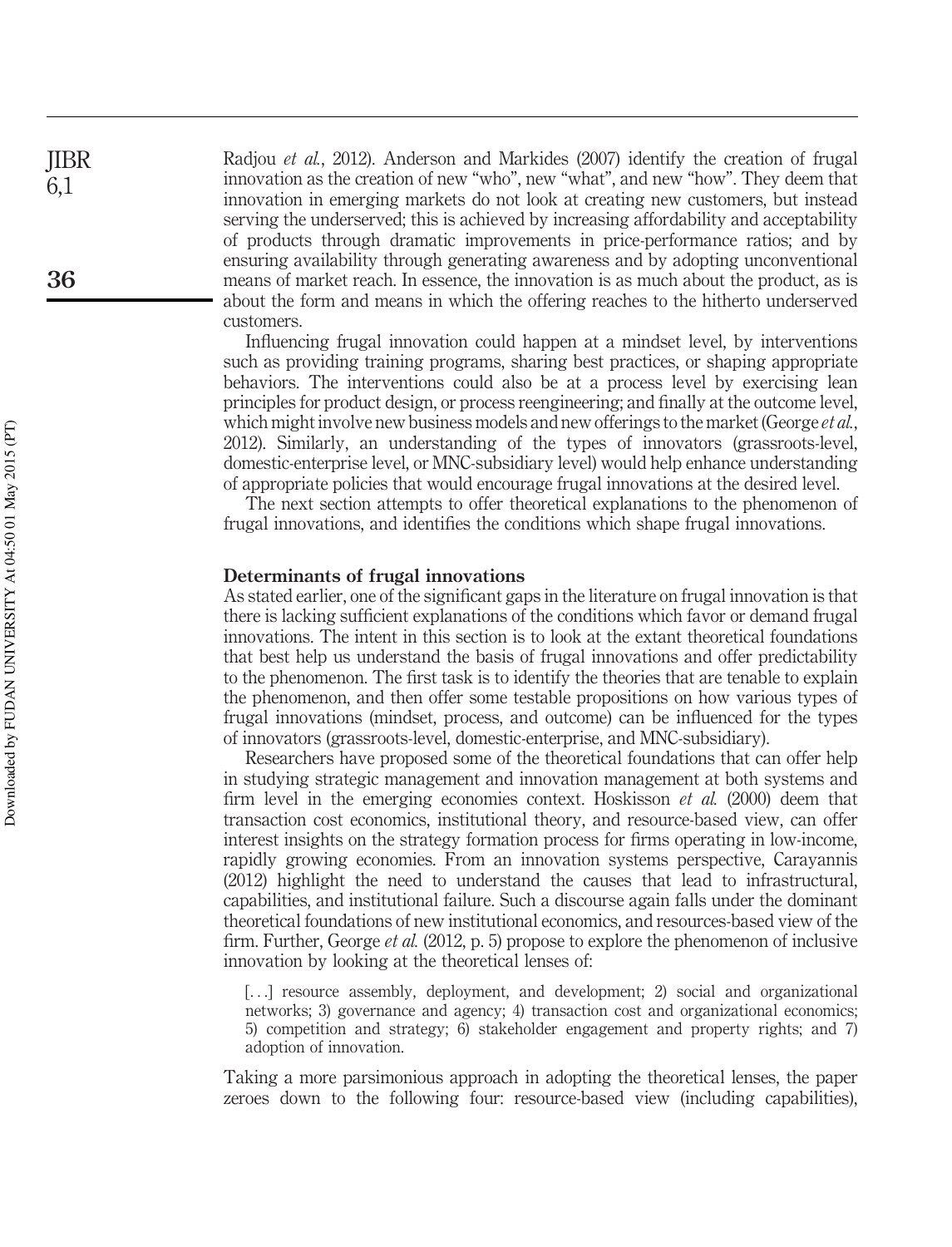new institutional economics (including transaction cost, and property rights), institutional theory (including social and organizational networks), and economics of location (including infrastructures, and adoption of innovation). Here, is how we think that these theoretical lenses lend insights in explaining the phenomenon of frugal innovations.

We first investigate into the way resource availability, or lack of it, influences the nature of innovation.

The resource-based view of the firm states that a firm's competitive advantage stems out of possession and exploitation of idiosyncratic resources and capabilities (Barney, 1991). For a firm to yield a competitive performance, it has to either have an endowment of resources and capabilities, or be able to source these form the environment (Sirmon *et al.*, 2007). The emerging economies are characterized by environments that lack resources, or more specifically, are non-munificent in nature (Hoskisson *et al.*, 2000). Since one of the most important capabilities for competing is to bring about innovations in a predictable and sustained manner (Teece, 2007), the question is – what types of innovation approaches does a firm situated in resource scarce environments adopt? We propose that resource scarce environment espouse a frugal approach to innovation.

Sirmon *et al.* (2007) state that in a firm that lacks idiosyncratic resources or has resource-parity with the competition, the role of a manager is vital. The manager mobilizes "scarce" resources and develops new configurations to yield distinctive possibilities. Teece (2007) in fact advocates that when faced with constraints, individuals behave like entrepreneurs to sense and seize opportunities, and in turn configure existing capabilities or create newer ones. Such an approach calls for "mindful improvisation", and often results into creation of new routines (Feldman and Pentland, 2003). Such an improvisational approach when situated in a resource-scarce environment is often referred to as bricolage or *jugaad* (Baker and Nelson, 2005; Krishnan, 2010). The end result might not be a world-class solution, but is instead good enough for addressing a problem.

Yet another approach is by adopting *ad-hoc* problem solving, which Winter (2003) remarks is an alternate to investing in building costly capabilities for problem solving. An improvisational mindset cares about solving the problem at hand by applying the resources at hand, and is not concerned about the scalability or sustainability of the solution. Radjou *et al.* (2012) deem that such a mindset is characterized by resilience, frugality, adaptability, simplicity, inclusivity, and compassion. Resource scarce environment, would certainly induce a frugal mindset, but translation of such a mindset into a process or an outcome may be contingent on other factors.

Hence, we offer that:

*P1.* A frugal mindset would be encouraged when an individual or a firm is located in a resource-scarce environment.

From the factor markets, we now move to the product markets.

Success of frugal innovations at any level is difficult without a significant advantage offered by the location:

Otherwise, why hasn't much of frugal innovation happened in all the markets characterized by underserved customers or scarce resources? Why countries such as India and China lead the pack in terms of innovation? One explanation could be "Economics of Location" (Porter, 1990).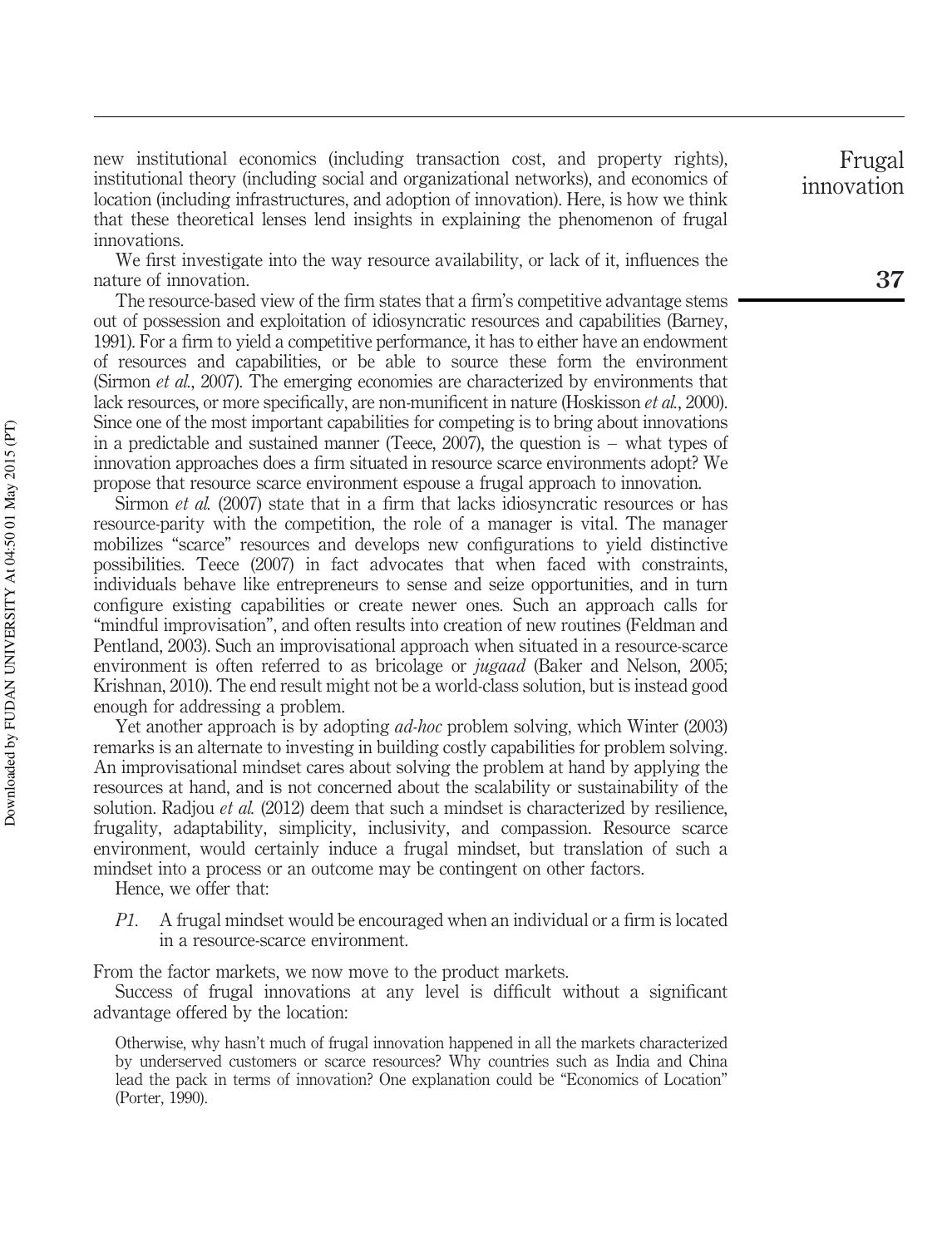Building on Porter's Diamond Framework, Beise (2004) proposed the concept of "lead-markets". Driven by the nation-specific advantages on cost, demand, transfer opportunities, export, and market structure, such markets lead in developing new products, and such products often emerge as global dominant designs. Porter (1990) calls these as "home-base", where most sophisticated of a firm's work regarding R&D and strategy deployment happens. Beise (2004) takes the case of diffusion of mobile telephony standard-GSM, during 1980s from the lead-markets of Nordic countries to other developed countries. Even with a small domestic market, firms in Finland and Sweden led the emergence and diffusion of GSM standard to countries such as Japan, the USA and rest of Europe, and eventually to most parts of the world. Such lead-markets are the first to experience a need for specific innovation, push firms to experiment with new features, help simplify the innovation development process, demonstrate superiority of an innovation among competing standards, signals on which paths to avoid, and help firm anticipate changes in other markets (Beise, 2004). However, the analysis has so far been limited to developed economies.

In a recent work, Tiwari and Herstatt (2012, p. 111) took the logic of lead-markets to study the emergence of frugal innovations in India. Citing the successful proliferation of Indian innovations, such as Tata Ace, Tata Swach, and Vortex Gramateller, Tiwari and Herstatt identify India's advantage by stating that:

[...] with its large volumes, dynamic markets, cost advantage, strong technical capabilities, extensive global linkages, and finally a young and aspiring population, India is endowed with an enormous lead market potential.

The size of such lead-markets are very critical for domestic-enterprises and MNC subsidiaries for the success of their frugal innovations, as the business models need high volumes to be feasible. For instance, Narayana Hrudayalaya, and Aravind Eye Hospital exploit the economies of scale and scope, apart from cross-subsidization, to keep their costs low, and operations viable (Prahalad, 2006). The key here is that customers are looking for a good-enough, low-cost products or services without the frills associated with the way such products were initially conceived in a more resource abundant environment.

Also such lead-markets must post the most challenging of the tasks for the product designers and service providers intending to meet the market demands. The success of Tata Nano, not only in terms of breaking new grounds in price-performance ratios for an automobile, but also achieving process inventions in the approach, could well be attributed to the target of USD2,000 that Ratan Tata posed to the team (Chacko *et al.*, 2010). Often the products conceived in such stringent scenarios strike a chord with the developed markets, as highlighted by Govindarajan and Trimble (2012) in their description of reverse innovations.

Hence, we propose that:

*P2.* Frugal processes and outcomes would be greater in a lead-market where customers demand good-enough, low-cost products and services.

While the presence of lead-markets could encourage the domestic firms and MNCs to look them as beachheads for performing experimenting on frugal innovations, these do not offer sufficient reasons for grassroots-level innovators to get motivated. Most of people at the grassroots-level intend to solve their own problems, and any large-scale

JIBR 6,1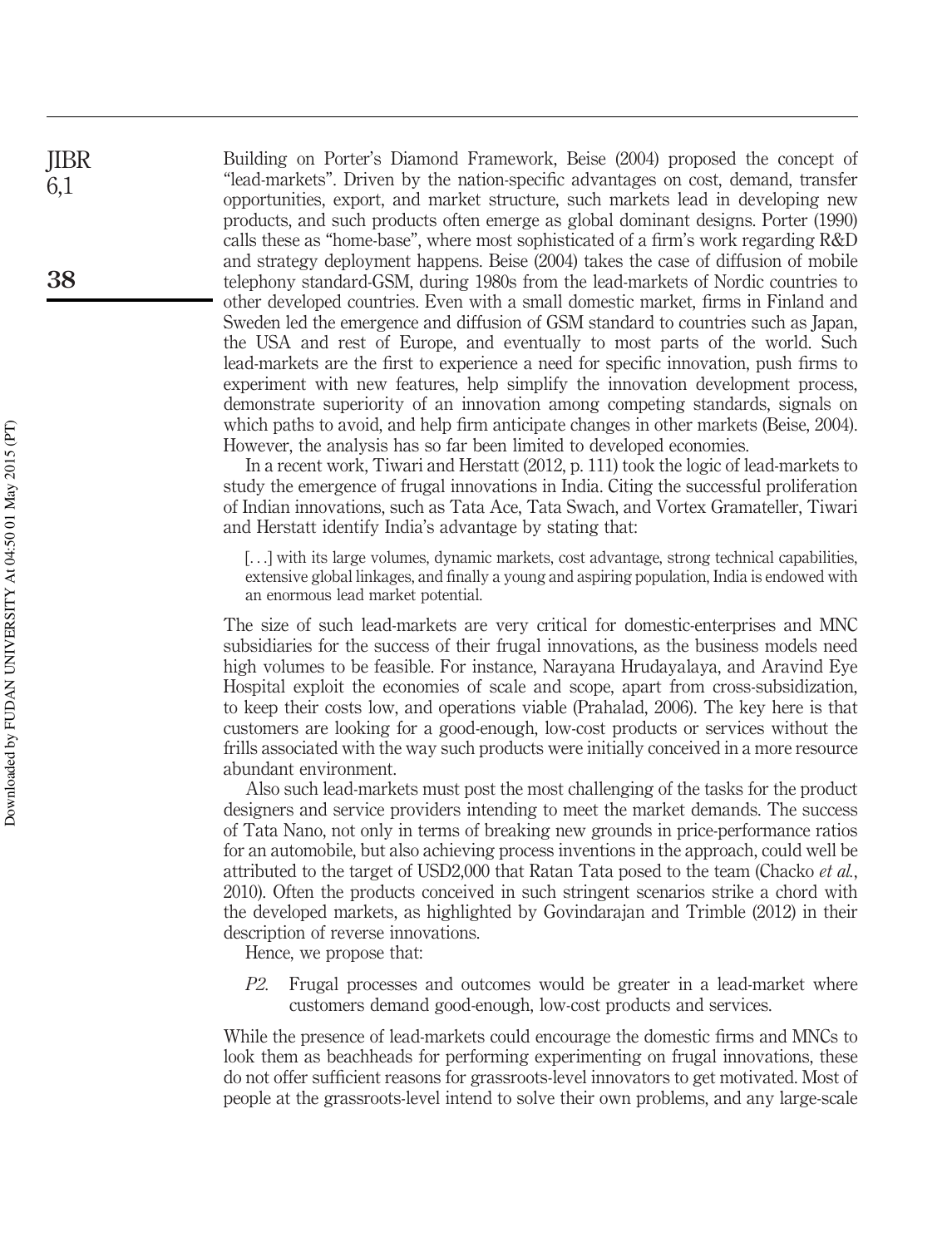exploitation of the solution is incidental. So the question remains that – what drives a grassroots-level frugal innovation? We deem that the explanation lies in the nature of institutions.

North famously defined institutions as:

[...] humanly devised constraints that structure political, economic and social interactions [...] they consist of both informal constraints (sanctions, taboos, customs, traditions, and codes of conduct), and formal rules (constitutions, laws, property rights) (1991, p. 97).

Institutional development is a complex and long-drawn process, which is shaped by path dependencies, and its actors. Both economic institutions and social institutions shape innovation activities at an individual level and a firm level. However, Williamson observed that "(in the study of institutions) as compared with technological innovations, the study of organizational innovation has been comparatively neglected" (2000, p. 600). Our interest is to investigate how institutions, both formal and informal, shape the nature of innovations that the various actors engage in.

We first look at the impact of formal institutions, taking in the perspective of transaction cost economics. Calling the emerging markets as "transaction arenas", where buyers and sellers are not easily or efficiently able to come together, Khanna and Palepu (2010) propose the notion of "institutional voids". These voids occur due to missing intermediaries, resulting into an increased transaction cost and hence it renders a market underdeveloped. Firms in developed markets would have an access to risk-capital thought well functioning capital markets, an access to talent through vibrant labor markets, and intelligence through the existing information markets, but that is not the luxury firms and individuals operating in emerging economies have. One way of looking at such deficiencies is as limiting formal innovations, but another viewpoint is that such deficiencies favor informal, or frugal innovations. In fact, often such frugal innovations might not happen in realms of tight environmental and legal regulations, as depicted by the gas-guzzling, make-shift transport mechanisms people in hinterlands of India have devised to meet their commutation needs (Radjou *et al.*, 2012).

The grassroots-level frugal innovators tap into their locally available resources, and ingenuity to solve personal and societal problems without relying on institutional support (Gupta, 2006). Such a bricolage approach or jugaad mindset, attempts to meet the desired objective with the resources available at hand (Krishnan, 2010; Baker and Nelson, 2005). Often the end goals might also get shaped by the constrains that the innovators encounter (Sarasvathy, 2001).

Domestic firms operating in such institutionally weak environments innovate by adopting new business models, process innovations, serving the hitherto underserved/un-served customers, and by creating new service delivery models (Singh and Chaudhuri, 2009; Chakravarthy and Coughlan, 2012). Firms often overturn the conventional wisdom in "doing more with less for more" (Prahalad and Mashelkar, 2010). For instance, the scarcity of trained medical practitioners and nurses pushed Aravind Eye Hospital to adopt an assembly line approach of performing cataract operations (Munshi, 2009), a concept similar to the way Japanese firms responded to the physical and material constraints posed by the nation post-Second World War (Womack *et al.*, 1991).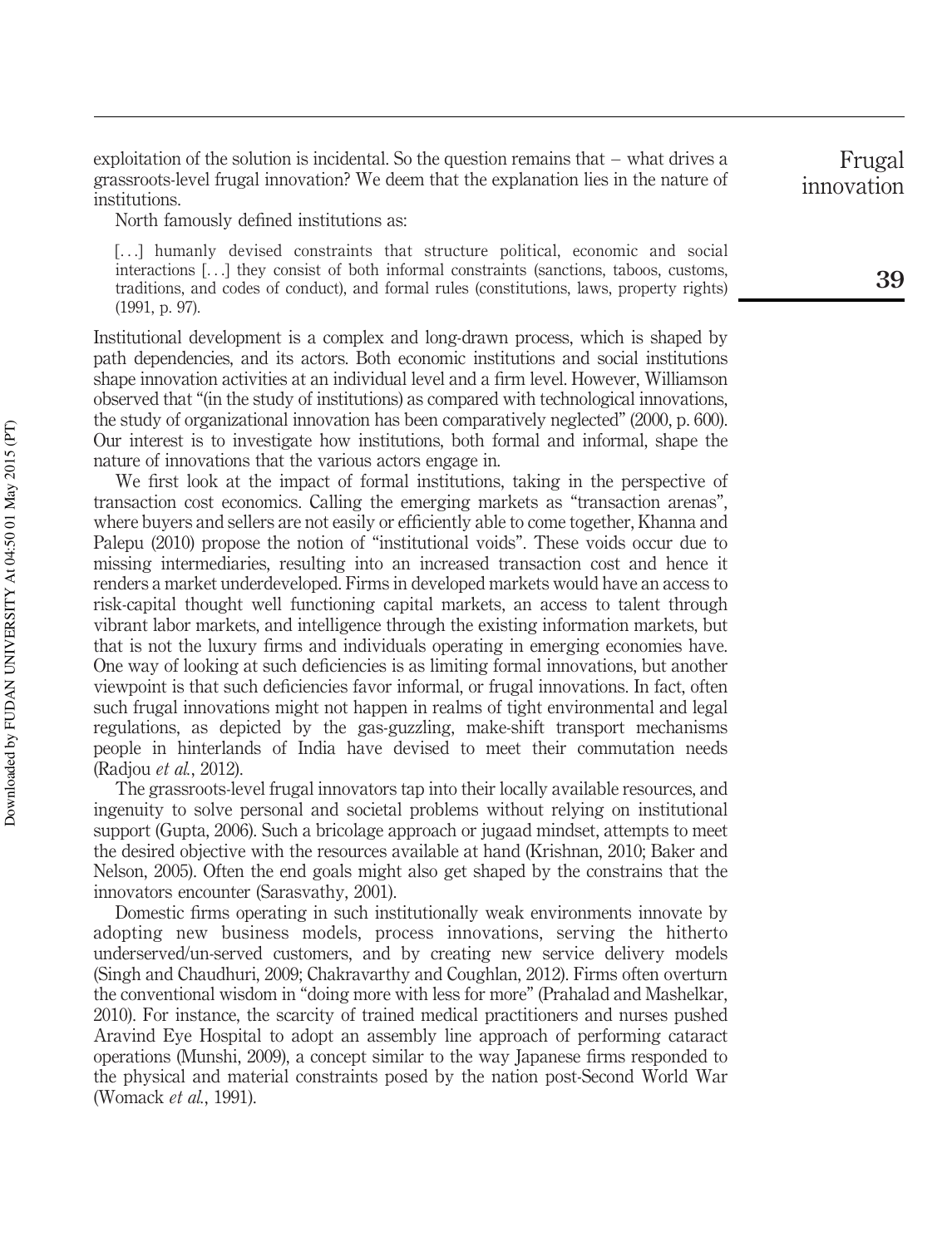The MNCs, which largely come from developed economies, find it difficult to get acclimatized to the poor, or in some case almost absent, economic intermediaries. They rely on partnerships with local firms, and academic institutions to get an access to the locked resources and capabilities, and over a period of time learn the "rule of the game" in the new context (Kumar and Puranam, 2011). Other responses include investing in development of local industry base, experimenting with products and business models, and attempting to change the context (Khanna and Palepu, 2010). We argue that the weak formal institutions impact the three types of players differently in their propensity to engage in frugal innovations. We deem weaker institutions to be more favorable for domestic-enterprises, and grassroots-level innovators. However, the impact of weaker institutional intermediaries on MNC's frugal innovation activities might be difficult to ascertain:

*P3.* Economies characterized by weak or missing institutional intermediates would encourage frugal processes.

Another important dimension of formal institutions is the strength and enforcement of property rights (Williamson, 2000). A regime which is weak in formulating and enforcing property rights does not offer sufficient incentives for the inventive class to invest its private resources in generating intellectual property which would have a public benefit. In such a regime, the tendency would be to resort to frugal mindsets and process improvisation than frugal outcomes, especially in the form of products. The case of the Indian pharmaceutical industry is very telling in this regard. Between 1970 and 2005 when the patent regime awarded process-patents instead of the more stringent product patents, the Indian pharma industry sharpened its capabilities on reverse-engineering branded drugs and captured a significant share of the world's generics market (Krishnan, 2010). The process of creating generic drugs from new chemical entities would well be deemed as a frugal process, as the intent remains to keep the cost low while meeting the stringent regulations. The strength of the property rights regime would influence the nature of innovations performed by individuals and firms.

Hence, we offer that:

*P4.* Economies characterized by a weaker property rights regime would encourage frugal mindsets and processes, more than frugal outcomes.

So much for the formal institutions, but the informal institutions also has an impact on the nature of innovations practiced by individuals and firms. The institutional theory suggests that individuals and organizations get embedded into an institution because the building blocks are considered proper, adequate, rational, and necessary, and by modeling their internal structures likewise, organizations avoid the cost of illegitimacy (Meyer and Rowan, 1977). Important to the discourse on innovation is the classification of mechanisms of institutionalization – coercive, mimetic, and normative (DiMaggio and Powell, 1983).

The forces of isomorphism, and hence extent of institutionalization, acts differently on the three types of frugal innovators. As grassroots-level frugal innovations are often located in rural setups, they are embedded in tight social ties and hence their behavior is shaped largely by the social norms (Coleman, 1988). There are very strong social sanctions if one attempts to break-away from the dominant value systems. Further, Krishnan (2010) observes that Indians tend to gravitate towards improvisation

JIBR 6,1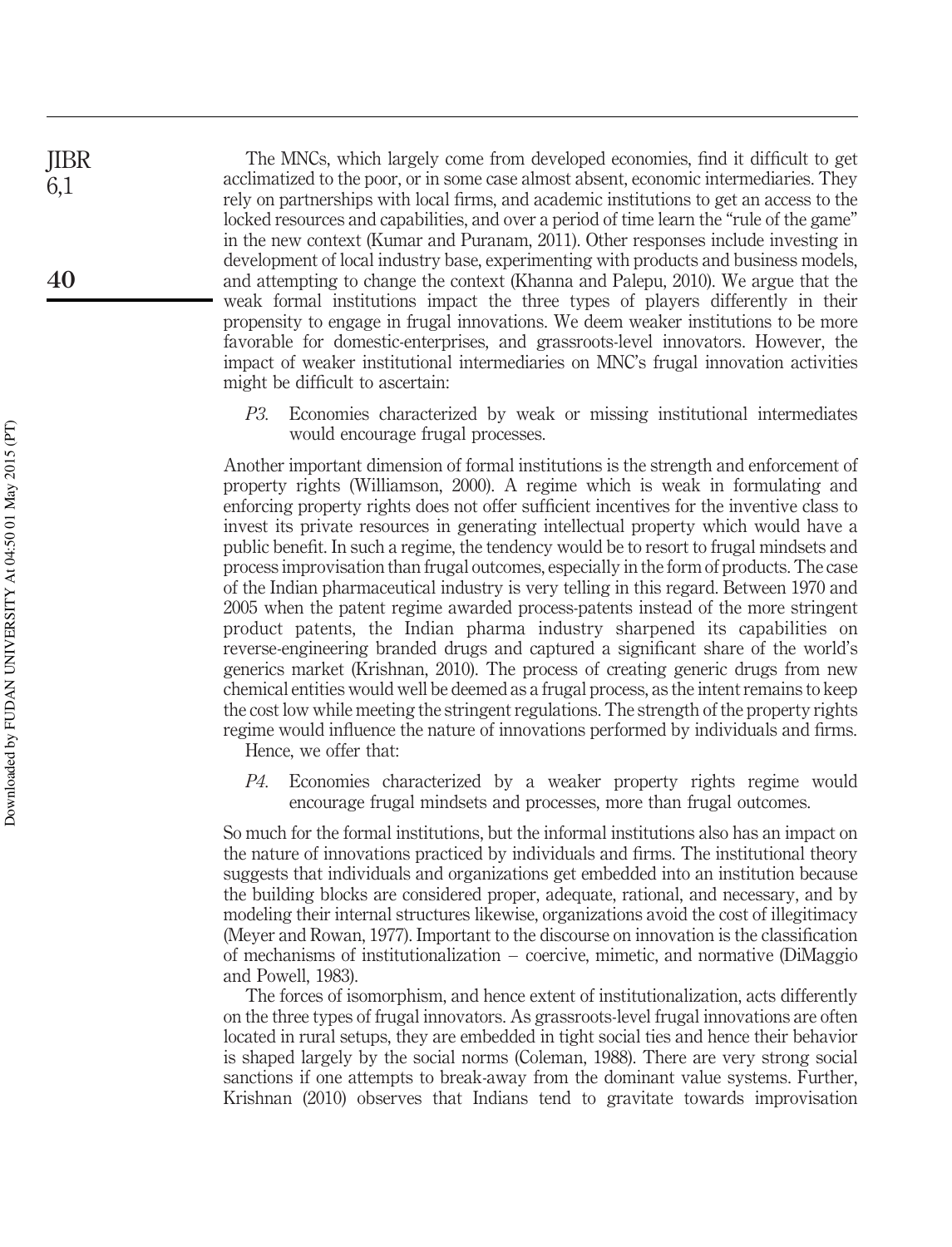as against a systematic approach to problem solving because of poor teamwork, the enduring importance of upward hierarchical progression, and a brahminical attitude that gives brainwork a superior position over physical work. This corroborates with Hofstede's (2001) evaluation of Indian culture as characterized by collectivism, and a higher tolerance for uncertainty. A collectivist culture offers a greater resistance to a radically new idea, but is more admissible to an improvisational approach (Krishnan, 2010). Similarly, tolerance for ambiguity indicates people's comfort with a good-enough solution, instead of a world class ones. The terracotta-based refrigerator, or a scooter-mounted flour-mill are instances of applying a frugal mindset to solving a personal problem (Gupta, 2006; Vijay, 2012). Hence, at the grassroots level, the social norms espouse a frugal mindset towards addressing personal problems; as such an approach does not radically disturb the social equilibrium and invite sanctions.

In emerging economies, domestic firms are mostly subjected to mimetic isomorphism. Since innovation remains an uncertain task, and hence there is a tendency to follow the first-movers (DiMaggio and Powell, 1983). Frugal innovations, especially as an "outcome" signals to the peer community that such an approach is possible and that there is a market to be exploited. However, due to lack of capabilities and resources available to the domestic-enterprise, frugal outcomes are relatively difficult to produce. For instance, only after the launch of Tata Nano, several Indian automobile firms, such as Mahindra and Bajaj Auto significantly increased their commitments to develop a low-cost car (Chacko *et al.*, 2010). The first moves, such as *Shantha Biotech*, the producer of India's first low-cost Hepatitis-B vaccination and *Su-Kam*, the producer of low-cost inverters, found it difficult to get social acceptance (Munshi, 2009).

The assessment of cases of frugal innovations by domestic-enterprises locate in emerging economies indicate that most of such efforts are centered around frugal processes, which leverage newer approaches and business models of serving hitherto unaddressed markets (Prahalad, 2006; Gupta, 2006; George *et al.*, 2012). The large un-served population in such emerging economies inherently offers the firms an avenue to experiment with new business models and process innovations to meet a societal need, while being profitable. Further, as compared to the MNC-subsidiaries, the domestic-enterprises have a greater understanding of the local consumer behavior and the local ecosystem, essential in marking an innovation successful (Kumar and Puranam, 2011). So we posit that in emerging economies domestic-corporate would invest their scarce resources in adopting frugal processes, than aspiring for frugal outcomes.

The impact of domestic institutions on an MNC-subsidy is an interplay of the extent to which the subsidiary is embedded in the local ecosystem versus that in the parent or global ecosystem. Often the approaches needed to cater to the market in emerging economies with frugal products and processes is incongruent with the dominant logic of the parent organization. This can either be seen as an internal conflict or an opportunity to add new capabilities to the parent organization. Hence, their innovation agenda and approach is torn between local responsiveness and global (or parent) integration (Birkinshaw, 1997). Since frugal innovation calls for addressing the local market by adopting local means of innovation, local embeddedness tips over embeddedness in the global (or parent) value chain if an MNC aspires to innovate frugally.

An MNC-subsidiary willing to engage in (frugal) innovations in the domestic market must not only develop new capabilities, but also bring about an extension to its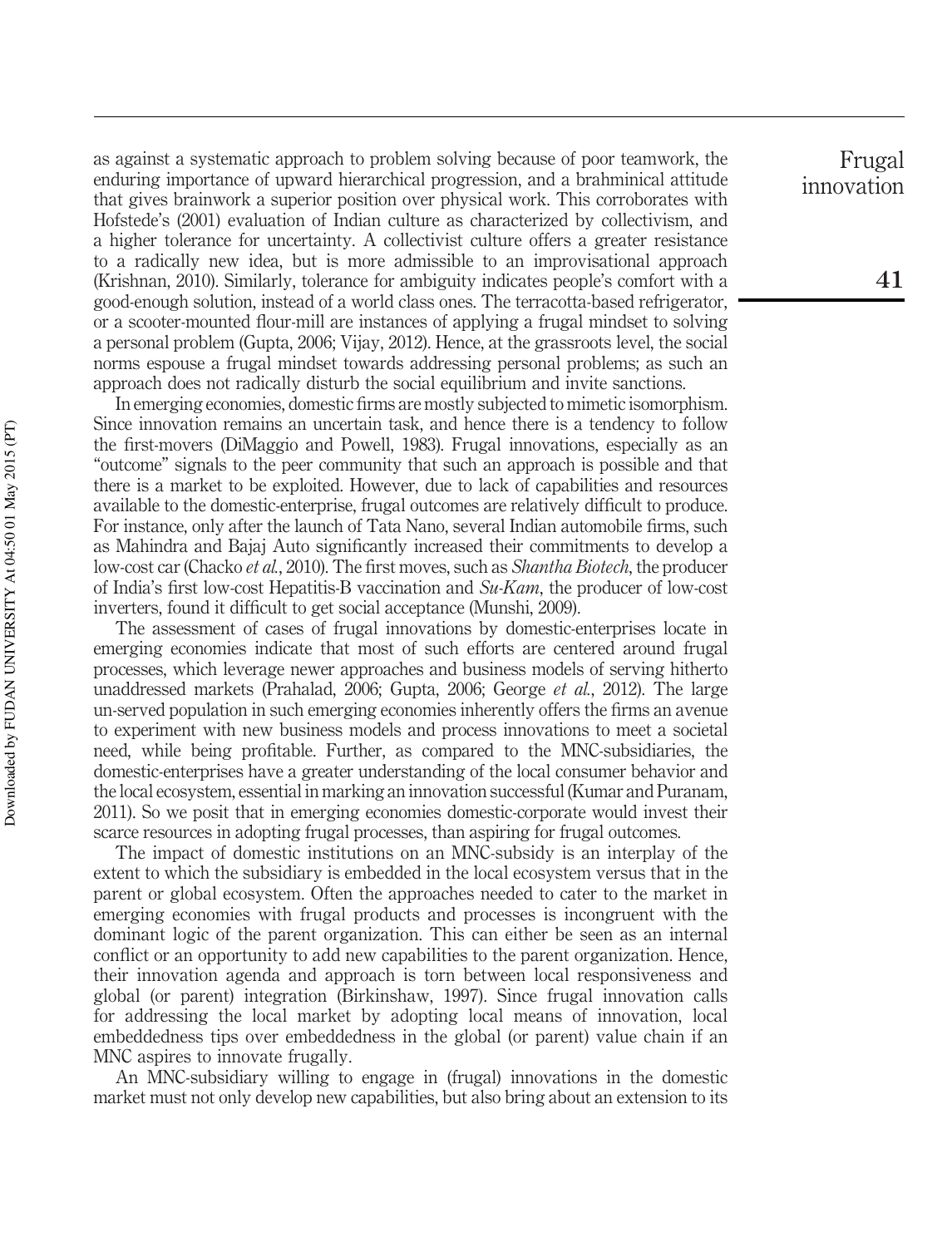charter (Birkinshaw, 1997). While studying MNCs efforts in producing frugal innovations in emerging economies, Zeschky *et al.* (2011) proposed one of the best practices as setting up of local organizational structure, and deployment of a local project manager. Similarly, Govindarajan and Trimble (2012) insisted on MNCs setting up Local Growth Teams (LGTs) to build local competencies for developing frugal innovation. Because MNCs have a greater resource pool, set of distinctive capabilities, a strong brand, and a global ecosystem, they are more adapt at undertaking frugal innovation at an "outcome" level, than their domestic counterparts. The case of Unilever's Puteit, Bosch's Common Rail Diesel Engine, General Electric's ultra-cheap ECG machine, and ultrasonic device, are but instances of how MNC-subsidiaries can leverage their resource pool and local knowledge in creating frugal outcomes (Munshi, 2009; Kumar and Puranam, 2011; Radjou *et al.*, 2012).

Hence, we argue that:

- *P4.* A collectivist society with a greater tolerance for ambiguity would encourage a frugal mindset amongst grassroots-level innovators.
- *P5.* Domestic-enterprise in an emerging economy would have a higher rate of frugal process innovations than frugal outcome innovations.
- *P6.* MNC-subsidiaries in an emerging economy would have a higher rate of frugal outcome innovations than frugal process innovations.

Another important dimension of the institutions is the position of an individual or a firm in a social network. Social networks have three key economic outcomes:

- (1) affect the flow and quality of information;
- (2) form an important source of rewards and punishments by formation of norms; and
- (3) create trust in the face of impending opportunism through obligations and expectations (Coleman, 1988; Granovetter, 2005).

While Coleman (1988) impresses upon the importance of strong ties, and the resulting social capital, Burt (2000) and Granovetter (2005) argue that sparse networks support innovation by being rich in new information and ideas. When it comes to frugal innovations, the location of an innovator in the social fabric plays a very important role.

So far we posited that the grassroots-level innovators mostly hone a frugal mindset because they are embedded in strong social ties, and have limited access to non-redundant information and resources. This is one reason that whatever frugal process or outcome such innovators are able to muster fails to scale up or yield greater rewards (Gupta, 2006). However, if a grassroots – level innovator has an access to non-redundant information, and is able to mobilize ideas and resources from distinct sources, such an innovator could transform the frugal mindset into frugal process or outcomes (Burt, 2000). For instance, the idea of terracotta-based refrigerator – Mitticool, was conceive in late 1980s, but only in recent years, the product saw a real demand in the market (Vijay, 2012). This was in many ways because the innovator did not have an access to convert a frugal mindset into a viable outcome. Institutional support, such as National Innovation Foundation and Honey Bee Networks, act as catalysts for converting frugal mindsets into frugal process and outcomes that are

JIBR 6,1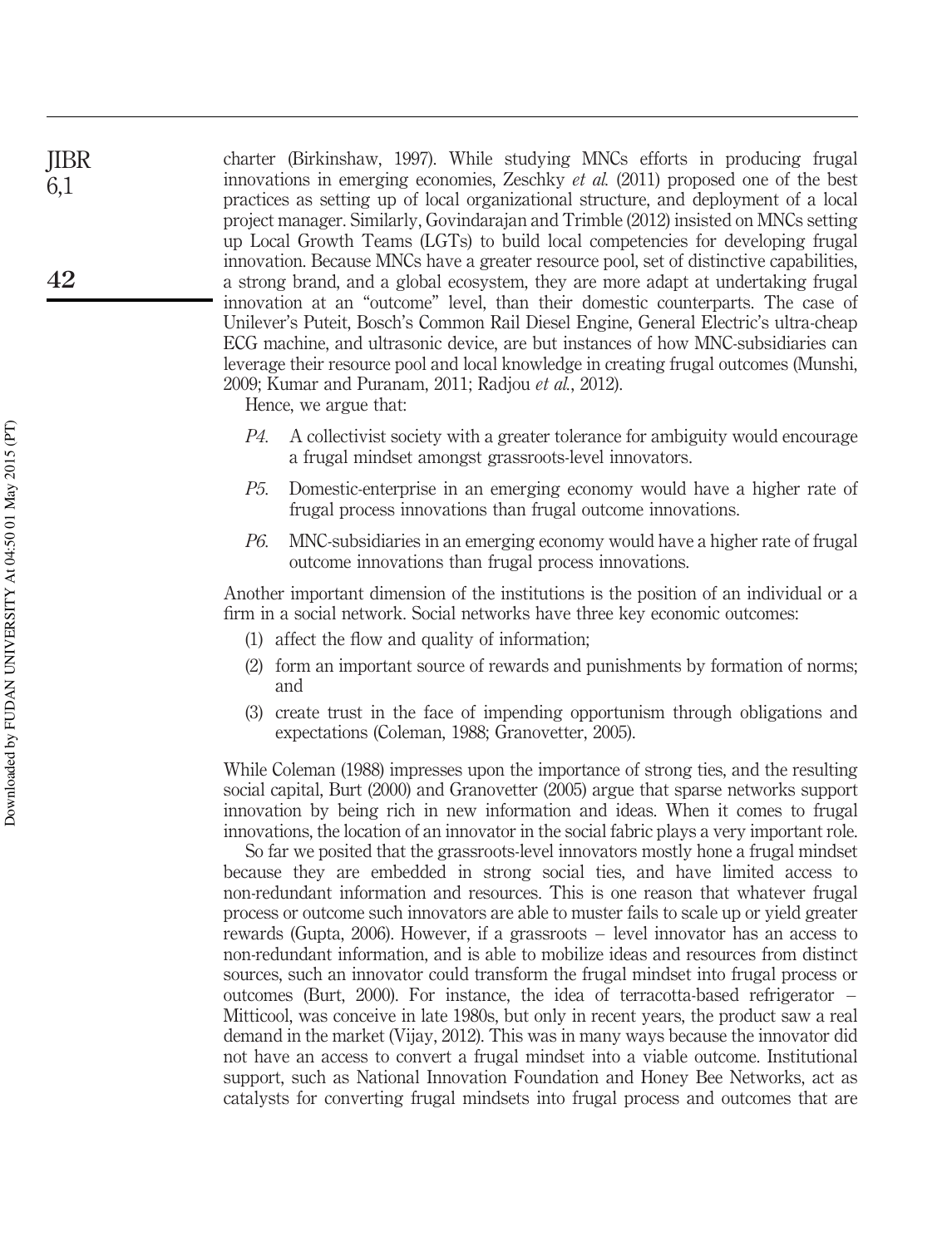impactful and scalable. In absence of such mechanisms, the network position of the innovator is vital in getting the person access to newer ideas and resources.

Hence, we reckon that:

*P7.* An access to multiple networks that offer non-redundant information and resources would enable a grassroots-level innovator to produce frugal processes and frugal outcomes.

So far we identified some of the theoretical lenses that offer explanations and hence predictions to the phenomenon of frugal innovation. The theoretical viewpoint adopted were resource-based view, economics of location, new institutional economics, and institutional theory; and propositions were offered in terms of how specific types of innovations (mindset, process, and outcome) are honed at the levels of grassroots, domestic-enterprise, and MNC-subsidiary. We now look at the policy level imperatives of such explanations.

#### Policies for shaping frugal innovations

At the beginning of the paper, we highlighted the lack of alignment between the sources of frugal innovations, and the investment governments in emerging economies are making in terms of their systems of innovation and science and technology policies. A more nuanced understanding of the nature and drivers of frugal innovation is likely to offer guidelines. At a policy level, there could be implications drawn on how governments can influence frugal innovations in an emerging market context. Frugal innovations often could be the most desired ways of meeting the demands of a large population with a limited paying capacity. From the appropriate technology revolution documented by Schumacher (1973), to the recent interest in inclusive innovations, frugality as an approach has wide implications.

One of the immediate policy level interventions is to strengthen the patent regime that would create better incentive mechanisms for frugal innovators to graduate from innovating on processes to focusing on outcomes. Frugal outcomes, especially in terms of products, have a wider implication, as demonstrated by LifeStraw or Unilever's Purit. For instance, while India did sign the TRIPS treaty in 1994, and is product-patent complaint since 2005, capabilities for product innovations are still nascent (Krishnan, 2010). In the interim, a simplification of existing patent system would lower the threshold for one to seek intellectual rights protection and enforcements such that there is sufficient incentive for oneself and social welfare, without encouraging rent appropriation behavior. While the domestic-enterprises start to migrate from frugal process innovations to frugal outcome innovations, a more matured regime would encourage MNCs to increase their focus on emerging economies as their lead-markets for frugal innovations. The product and process innovations done by MNC-subsidiaries would have significant spillover effects for building capabilities in the marketplace.

Another imperative at a policy level is to build on native knowledge and ingenuity. Most of the grassroots-level frugal innovators attempt to solve their personal problems by applying local ingenuity, but since these approaches are *ad-hoc* they are not stored for a later use. Such solutions can in fact find applicability in solving commercial or social problems at a larger scale, as argued by Gupta (2006). By building on native knowledge and ingenuity, we not only preserve the wisdom, but also create a knowledge repository for prospective applications in other domains. One way of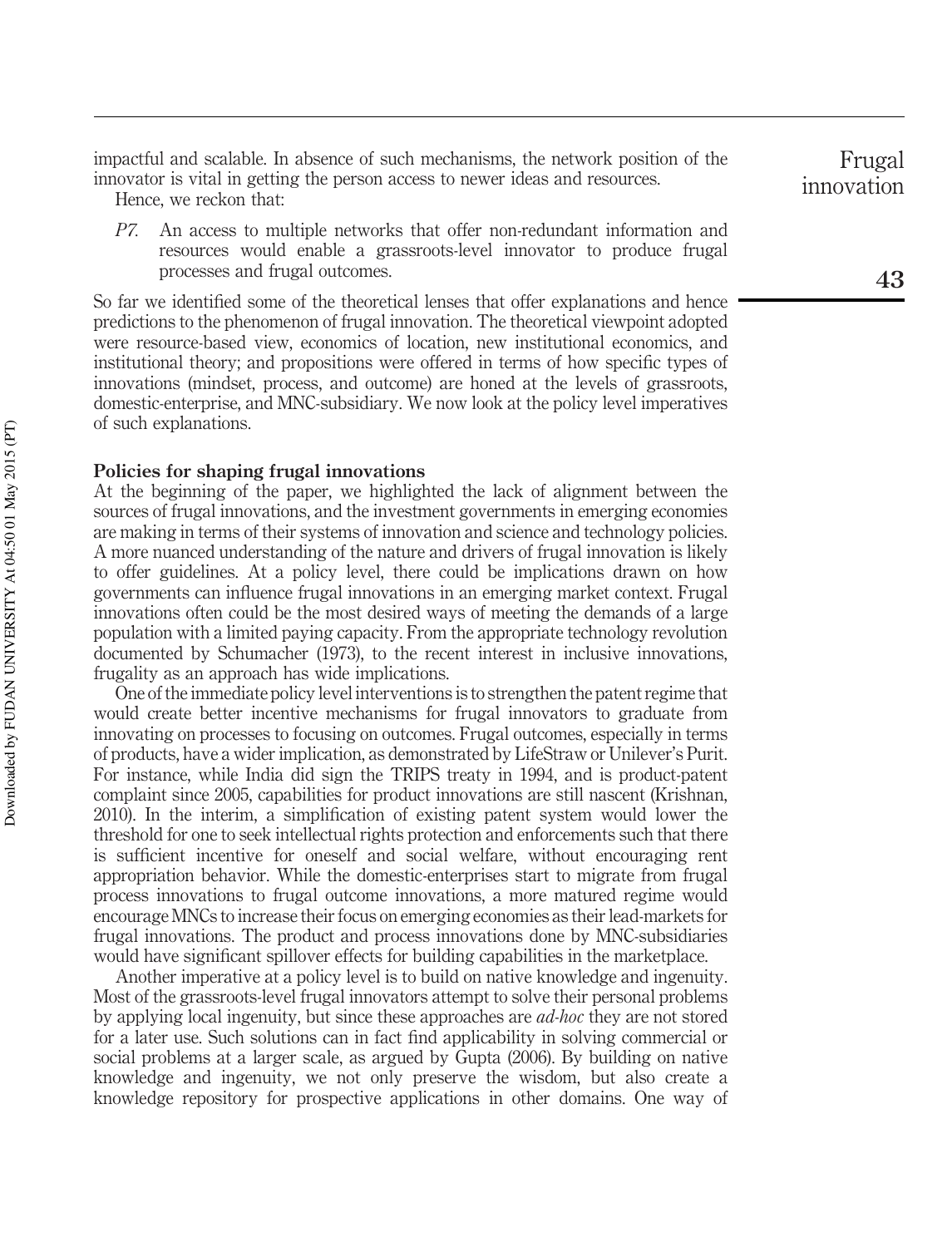preserving and exercising native knowledge and ingenuity is by setting up rural innovation laboratories where quick and frugal proof-of-concepts could be conducted to test out new ideas. These labs could be setup on a hire-basis where people with ideas can economically collaborate with others, including academic institutions and industry. At the levels of schools, laboratories could be setup, sponsored by the State or industries, where students can learn improvisation and increase their familiarity with technology. These micro-labs do not call for huge investments, but provide the quintessential incubator for idea generation, concept testing and collaboration.

We also propose that there be a greater appreciation of process and business model innovation, as most often a frugal mindset fails to translate into a frugal product or process because of lack of appreciation of a wide range of possible non-technical innovations. The domestic-enterprise frugal innovators have demonstrated that process and business model innovations are equally, if not more important than product innovations, in the context of emerging economies (George *et al.*, 2012). There is a need for generating awareness and adequate knowledge about how to design business model innovations in higher-education programs. Further, a lot more sensitivity needs to be infused amongst students on the social and economic problems that emerging economies are facing and how these are hotbeds for potential innovators. On the lines of the technology and science labs at schools, there could be business model labs that could be setup at higher education institutions where students can try out various business models in conjunction with industry and NGOs. This way we tap into fresh talent towards an urgent cause, and inspire innovation in turn.

Finally, we confer that frugal innovations and frugal innovators of all types be celebrated. A climate that encourages frugal innovations would take time to be created, as is true with any institutional change (Williamson, 2000). For long, Indians have exhibited their creative flairs outside of India, as depicted by a huge population of successful Indians in high-tech firms in the Silicon Valley (Kumar and Puranam, 2012). America has made a culture of celebrating innovations and innovators (Freeman, 1995), and if India needs to move up the innovation value chain, the same needs to be done back home. Here, again government, both at the state and the centre level could play a crucial role. The Padma Awards, bestowed by the Government of India for outstanding achievement by Indians, could parallel awards for innovations. In addition to this, State Governments could identify budding innovators, narrate their stores through media channels, and felicitate them.

#### Conclusion

The paper was encouraged by the opportunity to offer clarity and rigor to the much talked about phenomenon of frugal innovation. We offered two key contributions in this paper. First, we disambiguated a frugal innovation into three types: a frugal mindset, a frugal process, and a frugal outcome. We also identified three prominent types of innovators practicing frugal innovations as: grassroots-level, domestic-enterprise level, and MNC-subsidiary level. The second key contribution of the paper is that we adopted the theoretical lenses of resource-based view, economics of location, new institutional economics, and institutional theory in offering testable propositions on determinants of frugal innovations. We delved into explanation of conditions that espouse a certain frugal innovation type at a particular level. The paper also offered policy level recommendations on how the phenomenon could be systematically influenced.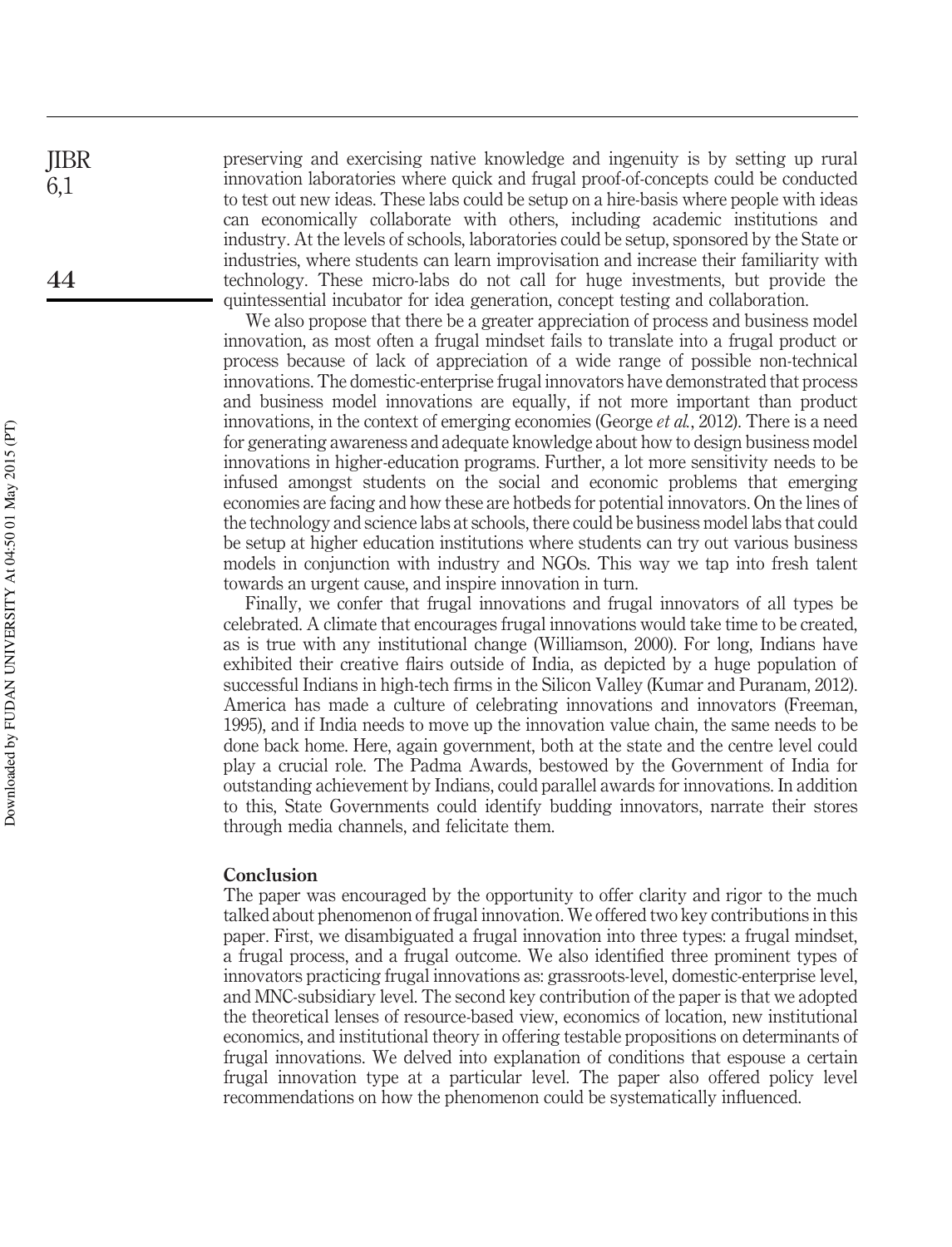This was a conceptual paper. We have taken care while crafting the propositions by using parameters that are measurable, and hence the propositions could be put to test subsequently. Especially, it would be a creative exercise to measure the variable of resource-scarcity, and size of lead markets, and to identify proxies to measure frugal mindset, and frugal process. Further, the three types of frugal innovations and the three levels thereof are so far presented as mutually exclusive, but that may not always be the case. A contingency view could offer a better understanding. However, we still deem that the paper makes a contribution in at least starting a discourse on looking at the phenomenon of innovation from a theoretical, and hence predictability lens, instead of a hitherto anecdotal approach mostly adopted.

#### References

- Akubue, A. (2000), "Appropriate technology for socioeconomic development in third world countries", *Journal of Technological Studies*, Vol. 26 No. 1, pp. 33-43.
- Anderson, J. and Markides, C. (2007), "Strategic innovation at the base of the pyramid", *MIT Sloan Management Review*, Vol. 49 No. 1, pp. 83-88.
- Baker, T. and Nelson, R.E. (2005), "Creating something from nothing: resource construction through entrepreneurial bricolage", *Administrative Science Quarterly*, Vol. 329, p. 366.
- Barney, J. (1991), "Firm resources and sustained competitive advantage", *Journal of Management*, Vol. 17 No. 1, pp. 99-120.
- Beise, M. (2004), "Lead markets: country-specific drivers of the global diffusion of innovations", *Research Policy*, Vol. 33 No. 6, pp. 997-1018.
- Bhatti, Y.A. (2012), "What is frugal, what is innovation? Towards a theory of frugal innovation", available at: http://ssrn.com/abstract=2005910
- Birkinshaw, J. (1997), "Entrepreneurship in multinational corporations: the characteristics of subsidiary initiatives", *Strategic Management Journal*, Vol. 18 No. 3, pp. 207-229.
- Burt, R.S. (2000), "The network structure of social capital", *Research in Organizational Behavior*, Vol. 22, pp. 345-423.
- Carayannis, E.G. (2012), *Innovation Systems in Small Catching-Up Economies*, Vol. 15, Springer Science, Berlin.
- Chacko, P., Noronha, C. and Agrawal, S. (2010), *Small Wonder: The Making of the Nano*, Westland, Chennai.
- Chakravarthy, B. and Coughlan, S. (2012), "Emerging market strategy: innovating both products and delivery systems", *Strategy & Leadership*, Vol. 40 No. 1, pp. 27-32.
- Christensen, C.M. (1997), *The Innovator's Dilemma: When New Technologies Cause Great Firms to Fail*, Harvard Business Review Press, Cambridge, MA.
- Coleman, J.S. (1988), "Social capital in the creation of human capital", *American Journal of Sociology*, Vol. 94, pp. 95-120.
- DiMaggio, P.J. and Powell, W.W. (1983), "The iron cage revisited: institutional isomorphism and collective rationality in organizational fields", *American Sociological Review*, Vol. 48, pp. 147-160.
- *(The) Economist* (2010), "First break all the rules: the charms of frugal innovation", *The Economist*, 15 April, available at: www.economist.com/node/15879359
- Feldman, M.S. and Pentland, B.T. (2003), "Reconceptualizing organizational routines as a source of flexibility and change", *Administrative Science Quarterly*, Vol. 48 No. 1, pp. 94-118.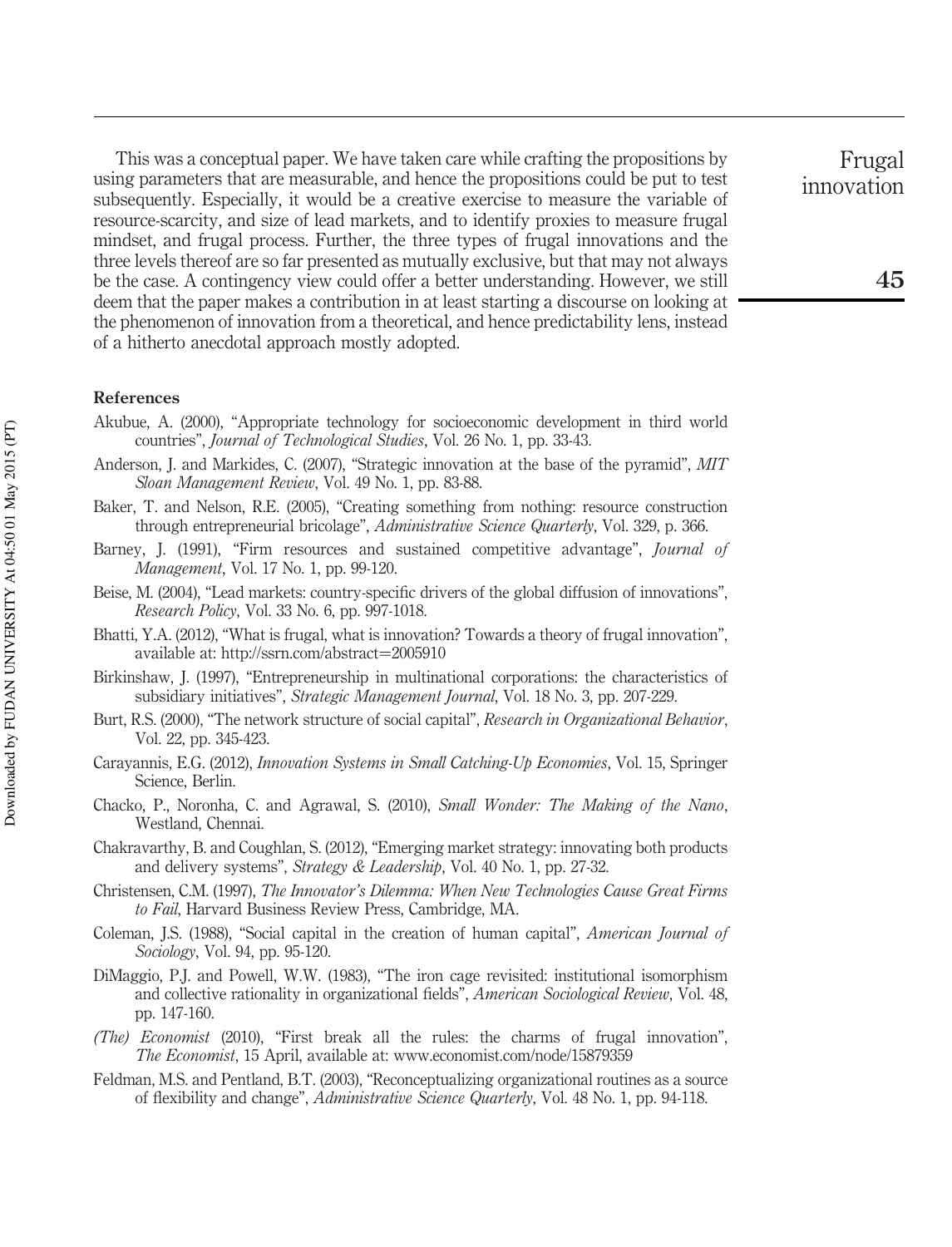| JIBR | Freeman, C. (1995), "The 'National System of Innovation' in historical perspective", Cambridge<br><i>Journal of Economics</i> , Vol. 19 No. 1, pp. 5-24.                                                                                                                              |  |  |  |  |
|------|---------------------------------------------------------------------------------------------------------------------------------------------------------------------------------------------------------------------------------------------------------------------------------------|--|--|--|--|
| 6,1  | George, G., McGahan, A.M. and Prabhu, J. (2012), "Innovation for inclusive growth: towards a<br>theoretical framework and a research agenda", Journal of Management Studies, Vol. 49<br>No. 4, pp. 661-683.                                                                           |  |  |  |  |
|      | Goddard, J. (2010), "Ideas at work: the reality of costs", Business Strategy Review, Vol. 21, pp. 40-45.                                                                                                                                                                              |  |  |  |  |
| 46   | Govindarajan, V. and Trimble, C. (2012), Reverse Innovation: Create Far from Home, Win<br><i>Everywhere</i> , Harvard Business Review Press, Cambridge, MA.                                                                                                                           |  |  |  |  |
|      | Granovetter, M. (2005), "The impact of social structure on economic outcomes", The Journal of<br>Economic Perspectives, Vol. 19 No. 1, pp. 33-50.                                                                                                                                     |  |  |  |  |
|      | Gupta, A.K. (2006), "From sink to source: the Honey Bee network documents indigenous<br>knowledge and innovations in India", <i>Innovations</i> , Vol. 1 No. 3, pp. 49-66.                                                                                                            |  |  |  |  |
|      | Hoffman, J. (2011), "LifeStraw saves those without access to clean drinking water",<br>The New York Times, 26 September, available at: www.nytimes.com/2011/09/27/health/<br>$27$ straw.html?_r=0                                                                                     |  |  |  |  |
|      | Hofstede, H. (2001), Culture's Consequences: Comparing Values, Behaviors, Institutions and<br>Organizations Across Nations, Sage, Thousand Oaks, CA.                                                                                                                                  |  |  |  |  |
|      | Hoskisson, R.E., Eden, L., Lau, C.M. and Wright, M. (2000), "Strategy in emerging economies",<br>Academy of Management Journal, Vol. 43 No. 3, pp. 249-267.                                                                                                                           |  |  |  |  |
|      | Jayashankar, M. (2012), "Selco's Harish Hande wants to spread the light", Forbes India,<br>21 January, available at: http://forbesindia.com/article/work-in-progress/selcos-harish-<br>hande-wants-to-spread-the-light/32048/1                                                        |  |  |  |  |
|      | Kaplinsky, R. (2011), "Schumacher meets Schumpeter: appropriate technology below radar",<br><i>Research Policy, Vol. 40, pp. 193-203.</i>                                                                                                                                             |  |  |  |  |
|      | Khanna, T. and Palepu, K.G. (2010), Winning in Emerging Markets: A Roadmap for Strategy and<br><i>Execution</i> , Harvard Business Review Press, Cambridge, MA.                                                                                                                       |  |  |  |  |
|      | Krishnan, R.T. (2003), "The evolution of a developing country innovation system during economic<br>liberalization: the case of India", paper presented at the First Globelics Conference, available<br>at: www.iimb.ernet.in/ $\sim$ rishi/evolution.pdf (accessed 13 November 2003). |  |  |  |  |
|      | Krishnan, R.T. (2010), From Jugaad to Systematic Innovation, Utpreraka Foundation, Bangalore.                                                                                                                                                                                         |  |  |  |  |
|      | Kumar, N. and Puranam, P. (2011), Inside India: The Emerging Innovation Challenge to West,<br>Harvard Business Review Press, Cambridge, MA.                                                                                                                                           |  |  |  |  |
|      | Kumar, N. and Puranam, P. (2012), India Inside: The Emerging Innovation Challenge to the West,<br>Harvard Business Press, Boston, MA.                                                                                                                                                 |  |  |  |  |
|      | Lévi-Strauss, C. (1967), The Savage Mind, University of Chicago Press, Chicago, IL.                                                                                                                                                                                                   |  |  |  |  |
|      | Meyer, J.W. and Rowan, B. (1977), "Institutionalized organizations: formal structure as myths<br>and ceremony", American Journal of Sociology, Vol. 83 No. 2, pp. 340-363.                                                                                                            |  |  |  |  |
|      | Munshi, P. (2009), Making Breakthrough Innovation Happen: How Eleven Indians Pulled Off the<br><i>Impossible</i> , HarperCollins India, Delhi.                                                                                                                                        |  |  |  |  |
|      | Porter, M. (1990), The Competitive Advantage of Nations, The Free Press, New York, NY.                                                                                                                                                                                                |  |  |  |  |
|      | Prahalad, C.K. (2005), The Fortune at the Bottom of the Pyramid: Eradicating Poverty Through<br>Profits, Wharton School Publishing, Upper Saddle River, NJ.                                                                                                                           |  |  |  |  |
|      | Prahalad, C.K. (2006), "The innovation sandbox", Strategy and Business, Vol. 44, pp. 1-10.                                                                                                                                                                                            |  |  |  |  |
|      | Prahalad, C.K. and Mashelkar, R.A. (2010), "Innovation's Holy Grail", <i>Harvard Business Review</i> ,<br>Vol. 88 Nos 7/8, pp. 132-141.                                                                                                                                               |  |  |  |  |